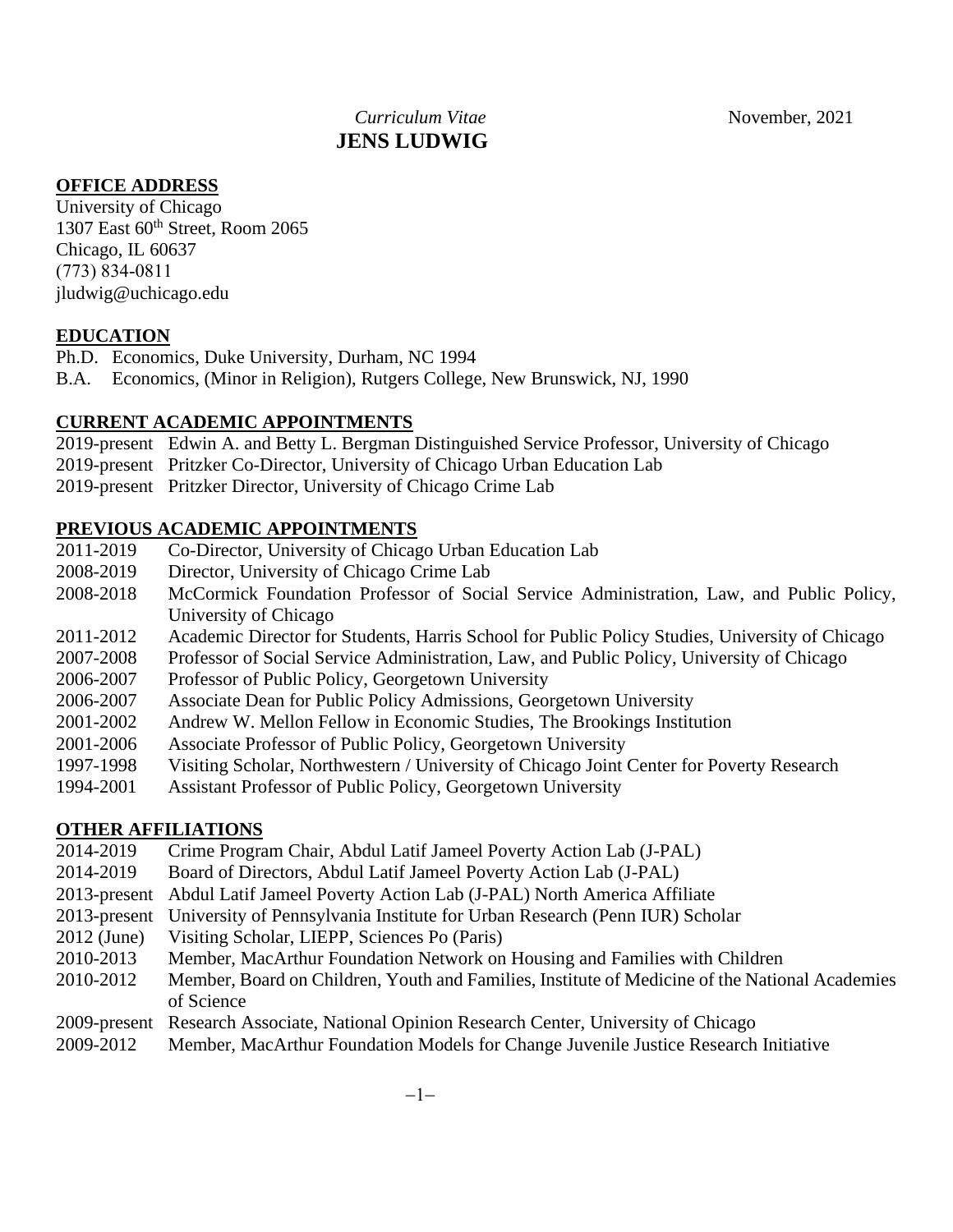|              | 2008-present Research Associate, Children's and Health Programs, National Bureau of Economic Research   |
|--------------|---------------------------------------------------------------------------------------------------------|
| 2008-2010    | Member, MacArthur Foundation Committee on Housing and Families with Children                            |
|              | 2007-present Co-director, Working Group on Economics of Crime, National Bureau of Economic Research     |
| 2006-2015    | Research Fellow, IZA Bonn                                                                               |
|              | 2006-present Non-resident Senior Fellow in Economic Studies, The Brookings Institution                  |
|              | 2006-present Project Director, Long-Term Evaluation of HUD's Moving to Opportunity Experiment, National |
|              | <b>Bureau of Economic Research</b>                                                                      |
| 2006         | Visiting Professor, University of Chicago Law School                                                    |
| 2005-2008    | Faculty Research Fellow, National Bureau of Economic Research                                           |
| 2004         | Visiting Professor, University of Chicago Law School                                                    |
| 2004-present | Research Affiliate, National Poverty Center, University of Michigan.                                    |
| 2004-2007    | Associate, Department of Health Policy and Management, Johns Hopkins University.                        |
| 2002-2003    | Children's Roundtable, The Brookings Institution                                                        |
|              | 1998-present Affiliated Expert, Johns Hopkins Center for Gun Policy and Research.                       |

# **HONORS**

| 2012         | Member, Institute of Medicine of the National Academies of Science (elected)                    |
|--------------|-------------------------------------------------------------------------------------------------|
| 2012         | Fellow, Academy of Experimental Criminology (elected)                                           |
| 2006         | David N. Kershaw Prize, Distinguished Contributions to Public Policy Analysis and Management    |
|              | by Age 40, Association for Public Policy Analysis and Management                                |
| 2014         | MacArthur Foundation Award to Creative and Effective Institutions to the University of Chicago  |
|              | Crime Lab (\$1 million)                                                                         |
| 2010         | Investigator Award in Health Policy Research, Robert Wood Johnson Foundation                    |
| 2010         | Visiting Scholar, Russell Sage Foundation                                                       |
| 2011         | Association of Prosecuting Attorneys Innovations in Criminal Justice Award to the University of |
|              | Chicago Crime Lab                                                                               |
| 2016         | National Partnership for Juvenile Services, Award for Service and Advocacy for Youth to the     |
|              | University of Chicago Crime Lab                                                                 |
| 2017         | Outstanding Senior Faculty Member (student voting), University of Chicago Harris School         |
| 2013         | Best teacher in a non-core course (student voting), University of Chicago Harris School         |
| 2011         | Excellence in refereeing award, Quarterly Journal of Economics                                  |
| 2013, 14, 15 | Excellence in refereeing award, American Economic Review                                        |
| 2003         | Resident Scholar, Rockefeller Foundation Bellagio Study and Conference Center.                  |
| 2000         | APPAM Award for Notable Paper on Housing and Community Development.                             |
| 2000         | Outstanding Faculty Member (student voting), Georgetown Public Policy Institute.                |
| 1997-1998    | National Academy of Education / Spencer Foundation Postdoctoral Fellow.                         |
| 1996         | Outstanding Faculty Member (student voting), Georgetown Public Policy Institute.                |
| 1990         | Phi Beta Kappa.                                                                                 |
|              |                                                                                                 |

## **INVITED ADDRESSES**

- 2021 Koen-Horowitz Lecture, Cornell University
- 2021 Jerry Lee Lecture, Stockholm Criminology Symposium Prize Conference<br>2020 Keynote address on Machine Learning in Labor, Education and Health Econ
- 2020 Keynote address on Machine Learning in Labor, Education and Health Economics, University of Erlangen-Nuremberg, Germany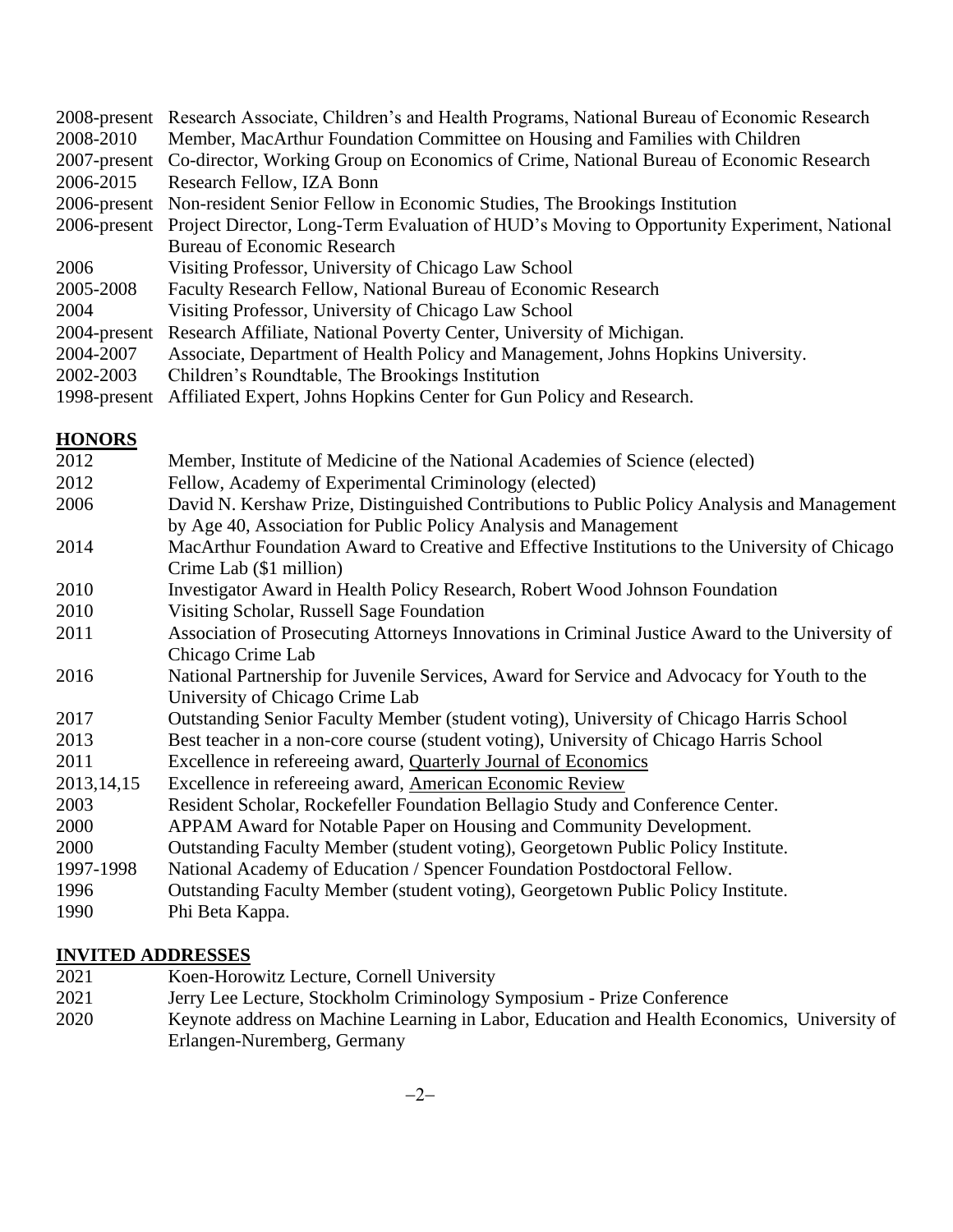| 2017 | Keynote address on Justice and Ethics Policy, Behavioral Science Policy Association Meetings                       |
|------|--------------------------------------------------------------------------------------------------------------------|
| 2017 | Samuel M. Levin Economics Lecture, Wayne State University                                                          |
| 2016 | Keynote address, 7 <sup>th</sup> Annual Southern California Conference in Applied Micro-economics                  |
| 2016 | Grossman Lecture, Colby College                                                                                    |
| 2013 | Opening plenary speaker, University of Pennsylvania Actionable Intelligence for Social Policy<br>annual conference |
| 2013 | Commencement Speaker, University of Chicago 516 <sup>th</sup> Convocation                                          |
| 2013 | Jerry Lee Lecture, 2013 Campbell Collaboration Colloquium, Chicago, IL.                                            |
| 2012 | Annual Dr. Walter M. Booker, Sr. Memorial Symposium, "Best disparities papers: 2011-12,"                           |
|      | <b>Association of Black Cardiologists</b>                                                                          |
| 2012 | Donald and Margaret Sherman Violence Prevention Lecture, University of Pennsylvania                                |
| 2012 | Keynote address, Midwestern Criminal Justice Association 35 <sup>th</sup> Annual Meeting                           |
| 2012 | Keynote address, Fourth Trans-Atlantic Conference on Economics of Crime (Rotterdam)                                |
| 2012 | Opening speaker, Illinois Annual Governor's Conference on Affordable Housing                                       |
| 2011 | Invited address, Association of Prosecuting Attorneys Annual Conference                                            |
| 2011 | Research in the Real World Seminar, National Institute of Justice, US Department of Justice                        |
| 2011 | Keynote address, CESIfo Venice Summer Institute on Economics of Crime                                              |
| 2011 | Keynote address, 1 <sup>st</sup> Annual Meeting of the America Latina Crime and Policy Network (Rio)               |

- 2010 Keynote address, National Head Start Association Annual Research Luncheon
- 2009 Keynote address,  $1^{st}$  Paris University X / Max Planck Workshop on Law and Economics

### **PROFESSIONAL SERVICE**

2021 Co-organizer, University of Chicago summer workshop on machine learning and economics 2021 Scientific Committee, 5<sup>th</sup> International UN Conference on Governance, Crime and Statistics 2020-21 Russell Sage Foundation Joint Advisory Committee for Behavioral Economics and Special Initiative on Decision Making and Human Behavior in Context 2020 National Crime and Justice Laboratory Advisory Board, Home Office (UK) 2019-2020 Scientific Advisory Board, Jacobs Center for Positive Youth Development, University of Zurich 2018 Transition team for criminal justice, Illinois Governor JB Pritzker 2018-2019 National Academy of Sciences Committee on the Neurobiological and Socio-behavioral Science of Adolescent Development and Its Applications 2018 External review committee, Frank Batten School of Leadership and Public Policy, UVA 2016 Transition Team, Cook County State's Attorney Kim Foxx 2016-present Advisory Board, New York City Mayor's Action Plan for Neighborhood Safety 2015-present Advisory Board, New York City Mayor's Office of Criminal Justice "Bail Lab" 2015-present Editorial Board, American Economic Review 2014-present Advisory Board, Cityscape (the journal of HUD's Office of Policy Development & Research) 2013 Member, Advisory Group for Mayor's Public Safety Action Committee (Chicago, IL) 2012-2014 Vice President (elected), Association for Public Policy Analysis and Management 2010-2011 Steering Committee, MDRC / Robin Hood Foundation Early Childhood Institute. 2010-present Advisor, Social Genome Project, The Brookings Institution 2010-present Advisory Board, MacArthur Foundation Crossroads Study of Juvenile Justice Processing 2010-present Advisory Board, Cost-Benefit Analysis Unit, Vera Institute of Justice 2010-present Advisory Board, Uhlich Children's Advantage Network (UCAN)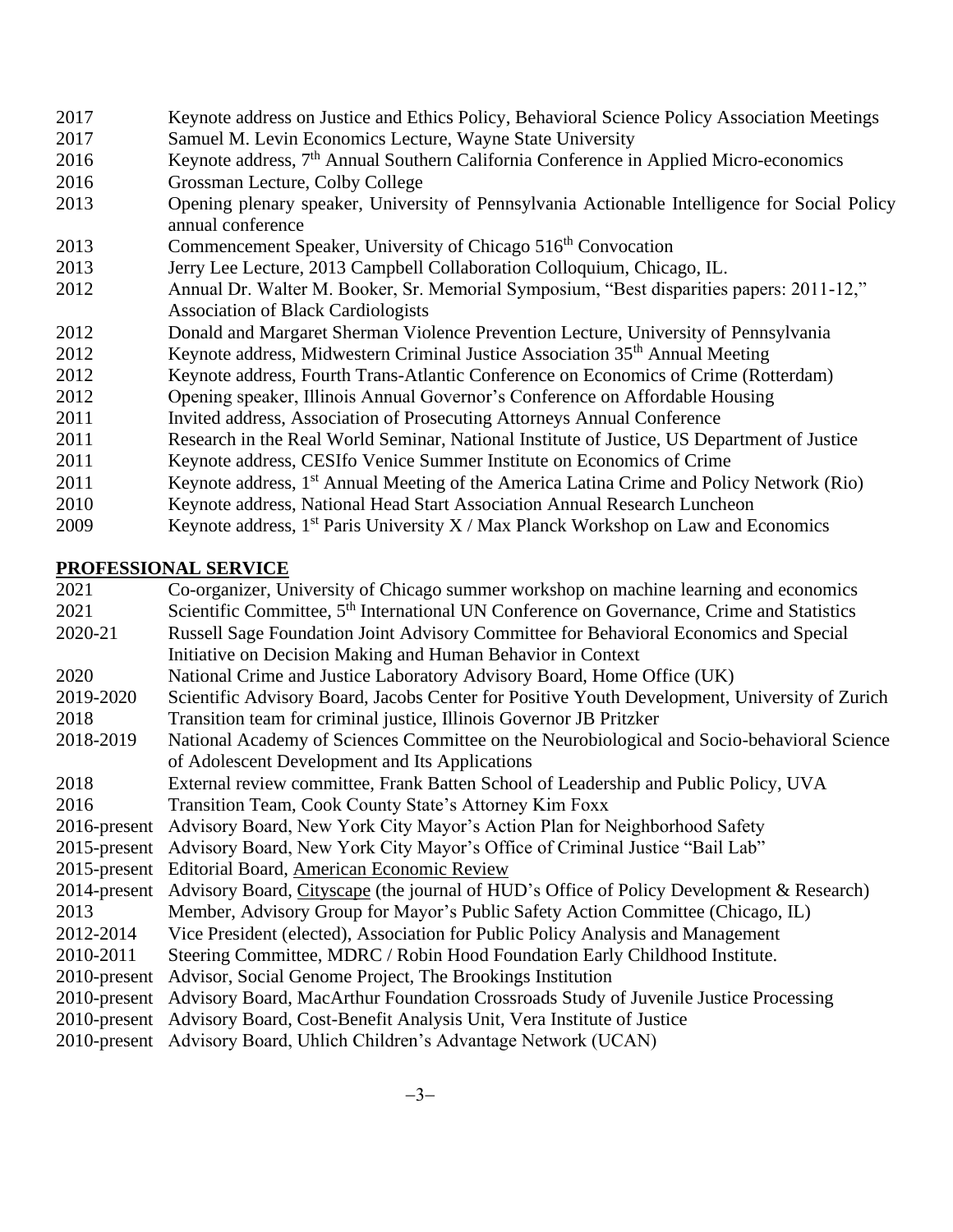| 2009-2012    | External Advisory Board, University of Michigan Center for Local, State & Urban Policy    |
|--------------|-------------------------------------------------------------------------------------------|
| 2009-present | Advisory Board, University of Chicago Population Research Center                          |
| 2009-2012    | Co-editor, Journal of Human Resources                                                     |
| 2009         | Distinguished Editor, NIH Challenge Grant Review Panel                                    |
| 2009-present | Advisory Board, International Journal of Conflict and Violence                            |
| 2009-2015    | Editorial Board, American Economic Journal: Economic Policy                               |
| 2008-present | National Research Council Committee on Strengthening Benefit-Cost Methodology for the     |
|              | Evaluation of Early Childhood Interventions                                               |
| 2008-2011    | Editorial Board, Criminology.                                                             |
|              | 2006-present Research Fellow, IZA Bonn                                                    |
|              | 2006-present Non-resident Senior Fellow in Economic Studies, The Brookings Institution    |
| 2005-2015    | Editorial Board, Journal of Quantitative Criminology.                                     |
| 2005-2008    | Policy Council (elected), Association for Public Policy Analysis and Management.          |
|              | 2004-present Research Affiliate, National Poverty Center, University of Michigan.         |
|              | 2003-present Editorial Board, Journal of Policy Analysis and Management.                  |
| 2002         | National Research Council Committee on Improving Measures of Access to Equal Educational  |
|              | Opportunity.                                                                              |
| 2001-2006    | Steering Committee, National Consortium on Violence Research, Carnegie Mellon University. |

## **BOOKS, MONOGRAPHS AND EDITED VOLUMES**

Guest editor, Cityscape special issue on Moving to Opportunity (summer 2012).

Guest editor (w/ Horst Entorf & Christian Traxler), German Economic Review special issue on economics of crime (November 2012).

Sanbonmatsu, Lisa, Jens Ludwig, Lawrence F. Katz, Lisa A. Gennetian, Greg J. Duncan, Ronald C. Kessler, Emma Adam, Thomas W. McDade, and Stacy Tessler Lindau (2011) Moving to Opportunity for Fair Housing Demonstration Program: Final Impacts Evaluation. Washington, DC: U.S. Department of Housing and Urban Development, Office of Policy Development and Research. (www.huduser.org)

Cook, Philip J., Jens Ludwig, and Justin McCrary, Editors. (2011) Controlling Crime: Strategies and Tradeoffs. Chicago: University of Chicago Press.

Ludwig, Jens and Philip J. Cook, Editors (2003) Evaluating Gun Policy. Washington, DC: Brookings Press.

Cook, Philip J. and Jens Ludwig (2000) Gun Violence: The Real Costs. NY: Oxford University Press.

- Cook, Philip J. and Jens Ludwig (1997) Guns in America: Results of a Comprehensive Survey on Private Firearms Ownership and Use*.* Police Foundation: Washington, DC. (Abridged version published as a Research In Brief, National Institute of Justice, 1997, NCJ 165476).
- Bassi, Laurie J., Theresa Feeley, John Hillmeyer and Jens Ludwig (1997) Learning and Earning: An Employer's Look at School-to-Work Investments. Alexandria, VA: American Society for Training and Development.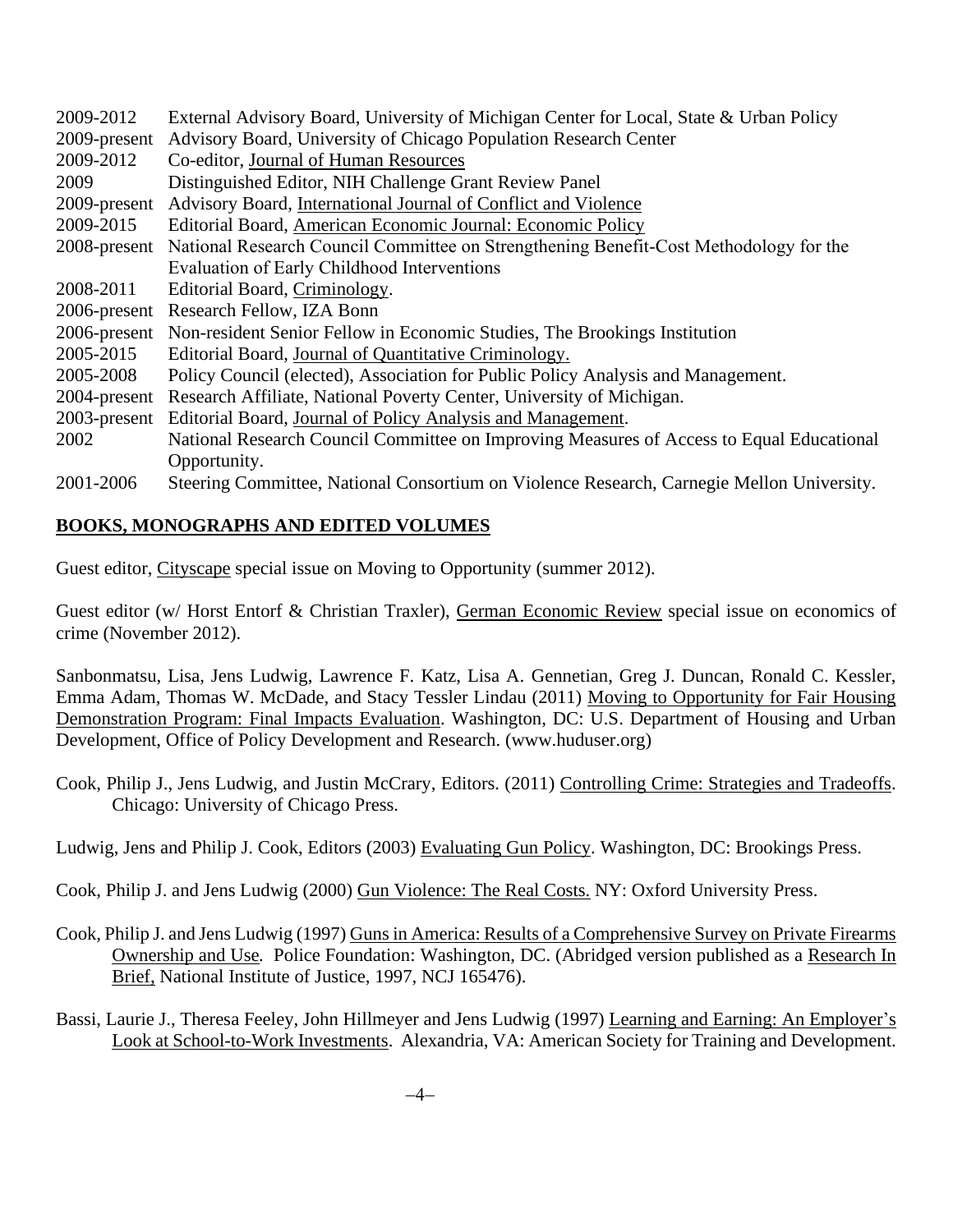### **PUBLISHED ARTICLES**

- Ludwig, Jens and Sendhil Mullainathan (2021) "Fragile algorithms and fallible decision-makers: Lessons from the Justice System." Journal of Economic Perspectives. 34(4): 71-96.
- Guryan, Jonathan, Sandra Christenson, Amy Claessens, Mimi Engel, Ijun Lai, Jens Ludwig, Ashley Cureton Turner and Mary Clair Turner (2021) "The effect of mentoring on school attendance and academic outcomes: A randomized evaluation of the Check & Connect program." Journal of Policy Analysis and Management. 40(3): 841-882.
- Harding, David J., Lisa Sanbonmatsu, Greg J. Duncan, Lisa A. Gennetian, Lawrence F. Katz, Ronald C. Kessler, Jeffrey R. Kling, Matthew Sciandra and Jens Ludwig (2021) "Reconciling experimental and nonexperimental estimates of neighborhood effects on adult outcomes." Housing Policy Debate. (Apr):1-34.
- Kang, Megan, Jens Ludwig and Elizabeth Rasich (2021) "Intervention of choice: Behavioral science and gun violence." Quinnipiac Law Review. 39(3): 409-418.
- Kleinberg, Jon, Jens Ludwig, Sendhil Mullainathan and Cass R. Sunstein (2020) "Algorithms as discrimination detectors." Proceedings of the National Academy of Sciences. July 28, 2020.
- Rambachan, Ashesh, Jon Kleinberg, Jens Ludwig and Sendhil Mullainathan (2020) "An economic perspective on algorithmic fairness." American Economic Association, Papers & Proceedings. 110: 91-95.
- Collinson, Rob, Ingrid Gould Ellen and Jens Ludwig (2019) "Reforming housing assistance." The Annals of the American Academy of Political and Social Science. 686: 250-285.
- Cook, Philip J. and Jens Ludwig (2019) "Understanding gun violence: public health versus public policy." Journal of Policy Analysis and Management. 38(3): 788-794.
- Cook, Philip J. and Jens Ludwig (2019) "Response to counterpoint: Violence itself is a root cause of violence." Journal of Policy Analysis and Management. 38(3): 802-804.
- Ludwig, Jens, Sendhil Mullainathan and Jann Spiess (2019) "Augmenting Pre-Analysis Plans with Machine Learning." American Economic Association, Papers & Proceedings. 109: 71-76.
- Kleinberg, Jon, Jens Ludwig, Sendhil Mullainathan and Cass R. Sunstein (2018) "Discrimination in the age of algorithms." Journal of Legal Analysis. 10: 113-174.
- Cook, Philip J. and Jens Ludwig (2018) "The social costs of gun ownership: A reply to Hayo, Neumeier, and Westphal." Empirical Economics.
- Kleinberg, Jon, Jens Ludwig, Sendhil Mullainathan and Ashesh Rambachan (2018) "Algorithmic fairness." American Economic Association, Papers & Proceedings. 108: 22-27.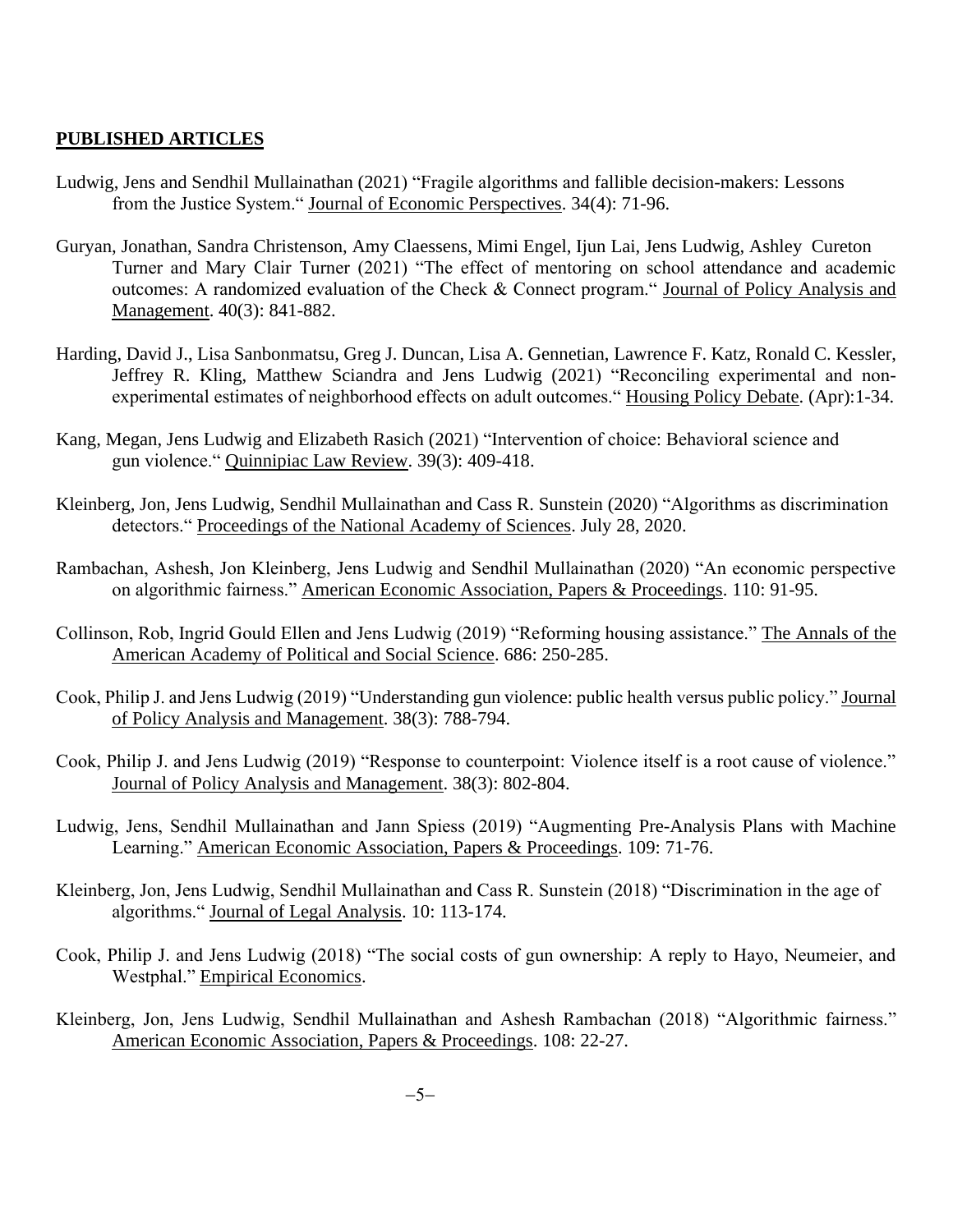- Kleinberg, Jon, Himabindu Lakkaraju, Jure Lescovec, Jens Ludwig and Sendhil Mullainathan (2018) "Human decisions and machine predictions." Quarterly Journal of Economics. 133(1): 237-93.
- Ludwig, Jens (2017) "Commentary: Reducing gun violence in America." Proceedings of the National Academy of Sciences. 114(46): 12097-99.
- Lakkaraju, Himabindu, Jon Kleinberg, Jure Leskovec, Jens Ludwig, and Sendhil Mullainathan (2017) "The Selective labels problem: Evaluating algorithmic predictions in the presence of unobservables," Proceedings of the 23<sup>rd</sup> ACM SIGKDD International Conference on Knowledge Discovery and Data Mining. 275-84.
- Heller, Sara B., Anuj K. Shah, Jonathan Guryan, Jens Ludwig, Sendhil Mullainathan, and Harold A. Pollack (2017) "Thinking, fast and slow? Some field experiments to reduce crime and dropout in Chicago." Quarterly Journal of Economics. 132(1): 1-54. (Lead article).
- Shah, Anuj K. and Jens Ludwig (2016) "Option awareness: The psychology of what we consider." American Economic Review, Papers and Proceedings 106(5): 425-9.
- Chalfin, Aaron, Oren Danieli, Andrew Hillis, Zubin Jelveh, Michael Luca, Jens Ludwig and Sendhil Mullainathan (2016) "Productivity and selection of human capital with machine learning." American Economic Review, Papers & Proceedings 106(5): 124-7.
- Rickford, John R., Greg J. Duncan, Lisa A. Gennetian, Ray Yun Gou, Rebecca Greene, Lawrence F. Katz, Ronald C. Kessler, Jeffrey R. Kling, Lisa Sanbonmatsu, Andres Sanchez, Matthew Sciandra, Ewert Thomas and Jens Ludwig (2015) "Neighborhood effects on use of African-American vernacular English." Proceedings of the National Academy of Sciences. 112(38): 11817-22.
- Quillian, Lincoln and Jens Ludwig (2015) "Housing and neighborhoods and a new national household panel." Journal of Economic and Social Measurement. 40: 283-314.
- Kleinberg, Jon, Jens Ludwig, Sendhil Mullainathan and Ziad Obermeyer (2015) "Prediction policy problems." American Economic Review, Papers & Proceedings. 105(5): 491-5.
- Jacob, Brian, Max Kapustin and Jens Ludwig (2015) "The impact of housing assistance on child outcomes: Evidence from a randomized housing lottery." Quarterly Journal of Economics. 130(1): 465-506.
- Cook, Philip J., Songman Kang, Anthony Braga, Jens Ludwig, and Mallory O'Brien (2015) "An experimental evaluation of a comprehensive employment-oriented prisoner re-entry program." Journal of Quantitative Criminology. 31: 355-82.
- Cook, Philip J., Richard J. Harris, Jens Ludwig and Harold A. Pollack (2015) "Some sources of crime guns in Chicago: Dirty dealers, straw purchases, and traffickers." Journal of Criminal Law and Criminology. 104(4): 717-59.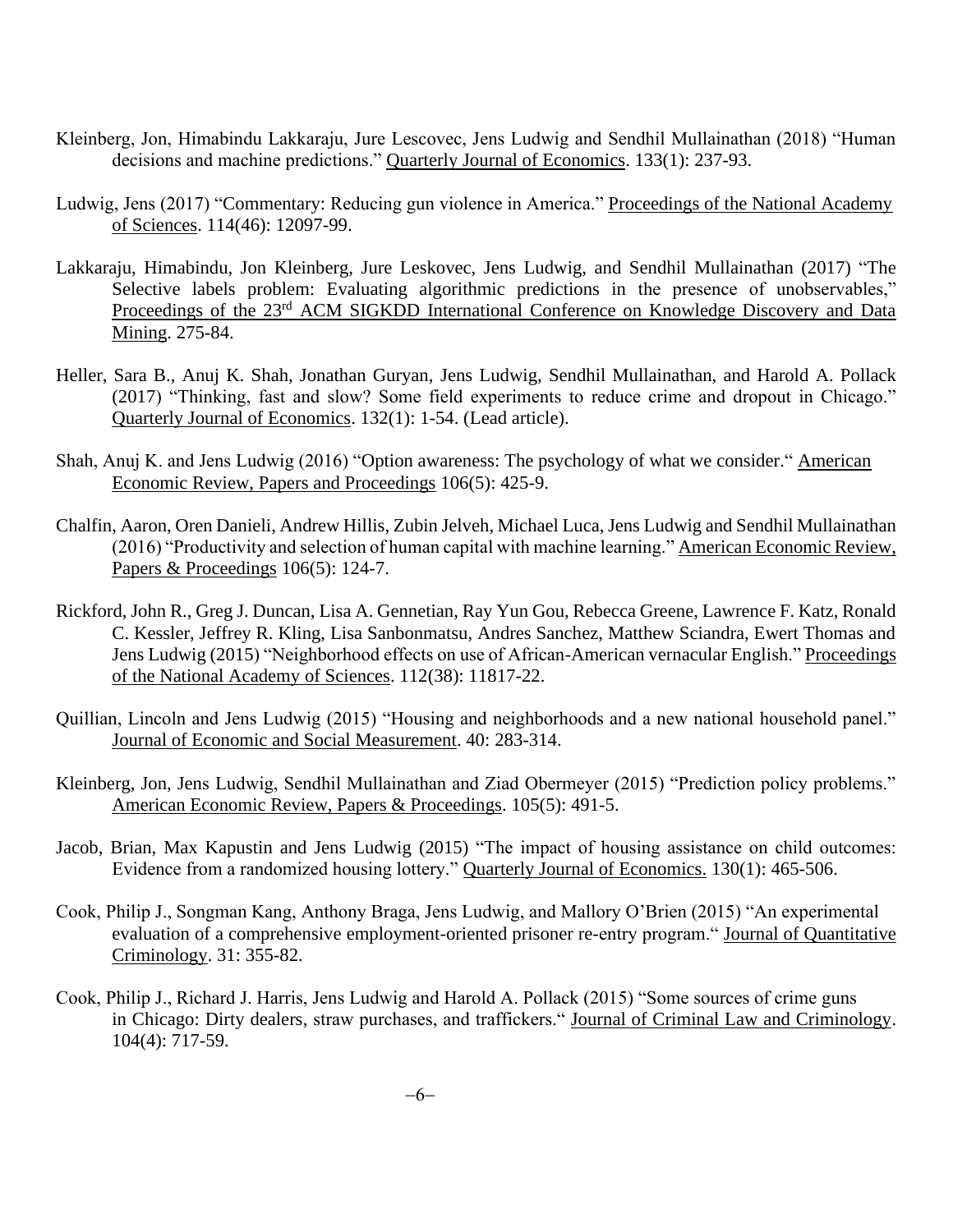- Kessler, Ronald C., Greg J. Duncan, Lisa A. Gennetian, Lawrence F. Katz, Jeffrey R. Kling, Nancy A. Sampson, Lisa Sanbonmatsu, Alan M. Zaslavsky, and Jens Ludwig (2014) "Associations of randomization in a housing-mobility experiment with mental disorders among low-income adolescence." Journal of the American Medical Association. 311(9): 937-47.
- Sciandra, Matthew, Lisa Sanbonmatsu, Greg J. Duncan, Lisa A. Gennetian, Lawrence F. Katz, Ronald C. Kessler, Jeffrey R. Kling, and Jens Ludwig (2013) "Long-term effects of the Moving to Opportunity Residentialmobility experiment on crime and delinquency." Journal of Experimental Criminology. 9(4): 451-89.
- Ludwig, Jens, Greg J. Duncan, Lisa A. Gennetian, Lawrence F. Katz, Ronald C. Kessler, Jeffrey R. Kling, and Lisa Sanbonmatsu (2013) "Long-term neighborhood effects on low-income families: Evidence from Moving to Opportunity." American Economic Review, Papers and Proceedings 103(2): 226-231.
- Jacob, Brian, Jens Ludwig and Douglas L. Miller (2013) "The effects of housing and neighborhood conditions on child mortality." Journal of Health Economics. 32: 195-206.
- Ludwig, Jens, Greg J. Duncan, Lisa A. Gennetian, Lawrence F. Katz, Ronald C. Kessler, Jeffrey R. Kling, and Lisa Sanbonmatsu (2012). "Neighborhood effects on the long-term well-being of low-income adults." Science. 337(6101): 1505-1510.
- Cook, Philip J., Mallory O'Brien, Anthony Braga and Jens Ludwig (2012) "Lessons from a partially controlled field trial." Journal of Experimental Criminology. 8(3): 271-287.
- Figlio, David and Jens Ludwig. "Sex, Drugs, and Catholic Schools: Private Schooling and Adolescent Non-Market Behavior." (2012) German Economic Review. 13(4): 385-415.
- Ludwig, Jens (2012) "Guest editor's introduction: Special issue on MTO." Cityscape. 14(2): 1-28.
- Gennetian, Lisa A., Matthew Sciandra, Lisa Sanbonmatsu, Jens Ludwig, Lawrence F. Katz, Greg J. Duncan, Jeffrey R. Kling and Ronald C. Kessler (2012) "The long-term effects of Moving to Opportunity on youth outcomes." Cityscape. 14(2): 137-167.

Sanbonmatsu, Lisa, Jordan Marvakov, Nicholas A. Potter, Fanghua Yang, Emma Adam, William J. Congdon, Greg J. Duncan, Lisa A. Gennetian, Lawrence F. Katz, Jeffrey R. Kling, Ronald C. Kessler, Stacy Tessler Lindau, Jens Ludwig, and Thomas W. McDade (2012) "The long-term effects of Moving to Opportunity on adult health and economic self-sufficiency." Cityscape. 14(2): 109-136.

- Jacob, Brian and Jens Ludwig (2012) "The effects of housing assistance on labor supply: Evidence from a voucher lottery." American Economic Review. 102(1): 272-304.
- Ludwig, Jens, Lisa Sanbonmatsu, Lisa Gennetian, Emma Adam, Greg J. Duncan, Lawrence F. Katz, Ronald C. Kessler, Jeffrey R. Kling, Stacy Tessler Lindau, Robert C. Whitaker, and Thomas W. McDade. (2011) "Neighborhoods, obesity and diabetes: A randomized social experiment." New England Journal of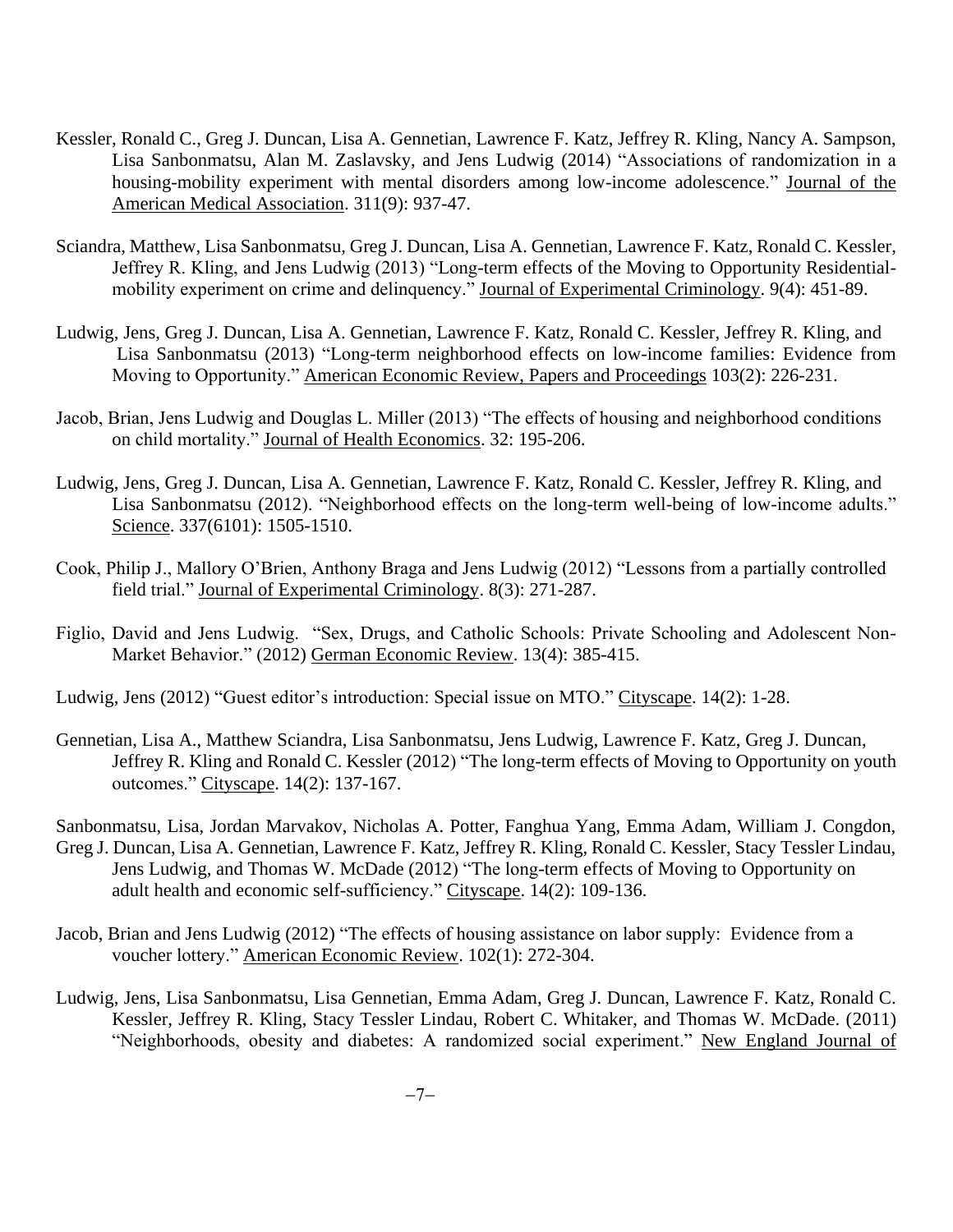Medicine. 365(16): 1509-19.

- Ludwig, Jens, Jeffrey R. Kling, and Sendhil Mullainathan. (2011) "Mechanism experiments and policy evaluations," Journal of Economic Perspectives. 25(3): 17-38.
- Ferrier, Megan and Jens Ludwig (2011) "Crime policy and informal social control." Criminology and Public Policy. 10(4): 1029-36.

Ludwig, Jens (2010) "The costs of crime." Criminology and Public Policy. 9(2): 229-233.

- Cook, Philip J., Jens Ludwig and Adam M. Samaha (2009) "Gun control after Heller: Threats and sideshows from a social welfare perspective." UCLA Law Review. 56(5): 1041-1095. (Lead article).
- Ludwig, Jens, Dave E. Marcotte and Karen Norberg. (2009) "Anti-depressants and Suicide." Journal of Health Economics. 28: 659-676.
- Ludwig, Jens, Jeffrey Liebman, Jeffrey Kling, Greg J. Duncan, Lawrence F. Katz, Ronald C. Kessler, and Lisa Sanbonmatsu. (July 2008) "What can we learn about neighborhood effects from the Moving to Opportunity experiment? A comment on Clampet-Lundquist and Massey." American Journal of Sociology. 114(1): 144-88.
- Ludwig, Jens and Deborah A. Phillips (2008) "The Long-Term Effects of Head Start on Low-Income Children." Annals of the New York Academy of Sciences. 40: 1-12.
- Holzer, Harry, Diane Schanzenbach, Greg J. Duncan, and Jens Ludwig (2008) "The Economic Costs of Poverty in the United States: Subsequent Effects of Children Growing Up Poor." Journal of Children and Poverty. 14(1): 41-61.
- Ludwig, Jens and Douglas L. Miller. (2007) "Does Head Start Improve Children's Life Chances? Evidence from a Regression Discontinuity Approach." Quarterly Journal of Economics. 122(1): 159-208.
- Ludwig, Jens and Jeffrey Kling (2007) "Is Crime Contagious?" Journal of Law and Economics. 50(3): 491-518.
- Miles, Thomas J. and Jens Ludwig (2007) "The Silence of the Lambdas: Deterring Incapacitation Research." Journal of Quantitative Criminology. 23: 287-301.
- Cook, Philip J., Jens Ludwig, Sudhir Venkatesh and Anthony Braga. (2007) "Underground Gun Markets." The Economic Journal. 117: F558-588.
- Harcourt, Bernard E. and Jens Ludwig (2006) "Broken Windows: New Evidence from New York City and a 5 City Social Experiment." University of Chicago Law Review.
- Cook, Philip J. and Jens Ludwig. (2006) "The Social Costs of Gun Ownership." Journal of Public Economics. 90(1-2): 379-391.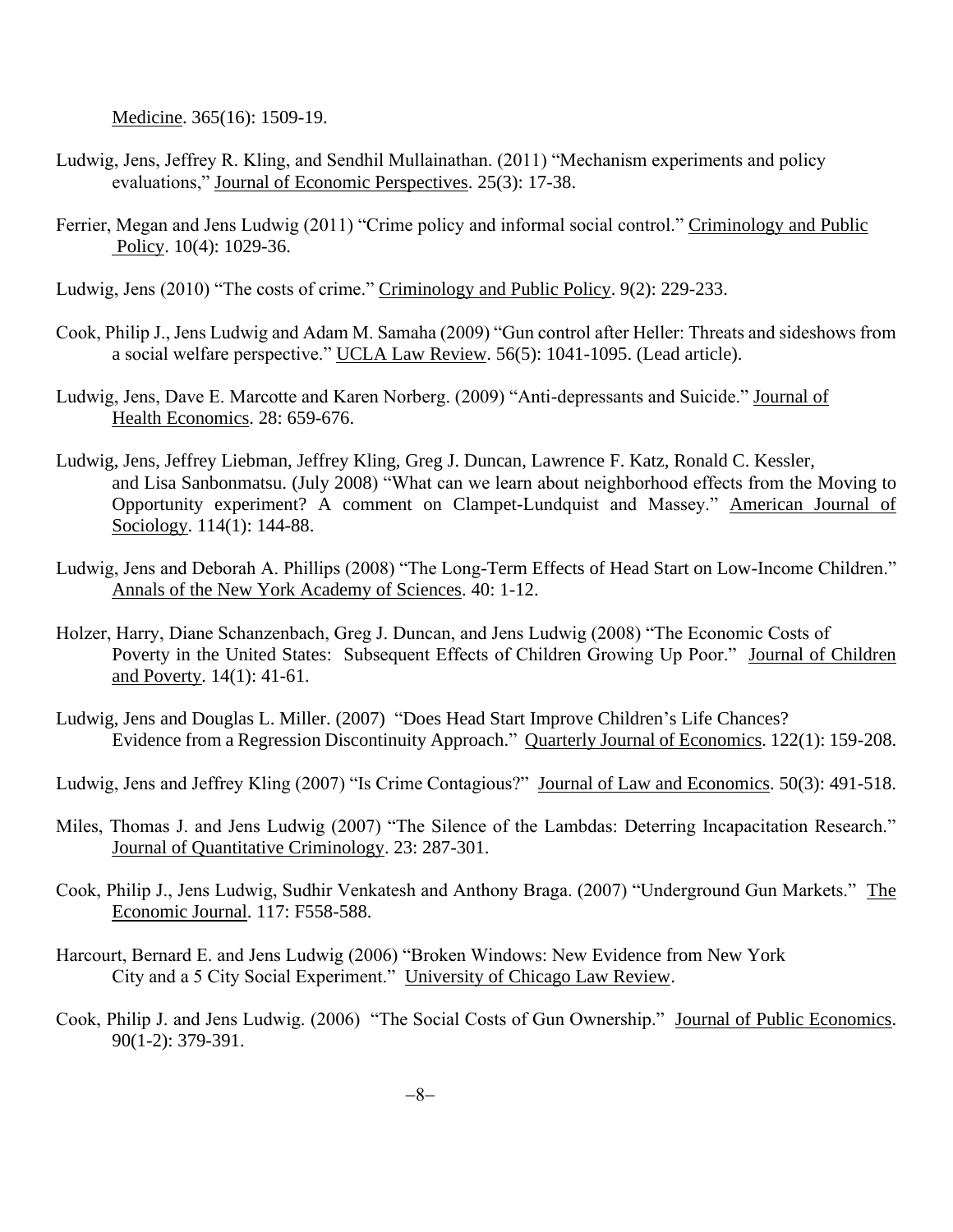- Cook, Philip J. and Jens Ludwig (2006) "Aiming for Evidence-Based Gun Policy." Journal of Policy Analysis and Management. 25(3): 691-736.
- Kling, Jeffrey R., Jens Ludwig, and Lawrence F. Katz (2005) "Neighborhood Effects on Crime for Female and Male Youth: Evidence from a Randomized Housing Voucher Experiment," Quarterly Journal of Economics. 120(1). 87-130.
- Ludwig, Jens, Greg J. Duncan and Joshua Pinkston. (2005) "Housing Vouchers and Economic Self-Sufficiency: Evidence from a Randomized Experiment." Journal of Public Economics. 89: 131-156.
- Ludwig, Jens and Matthew Miller. (2005) "Interpreting the WIC Debate." Journal of Policy Analysis and Management, 24(3): 691-701.
- Ludwig, Jens and Dave Marcotte (2005) "Anti-depressants, Suicide and Drug Regulation." Journal of Policy Analysis and Management. 24(2). 249-272.
- Peters, Joseph, Philip J. Cook and Jens Ludwig (2005) "Gun Crime and Gun Control: The Hawaiian Experience." University of Chicago Legal Forum. 2005: 55-90.
- Ludwig, Jens (2005) "Better Gun Enforcement, Less Crime." Criminology and Public Policy 4(4): 677-716.
- Cook, Philip J. Jens Ludwig and Anthony Braga (2005) "Criminal Records of Homicide Offenders." Journal of the American Medical Association.294(5): 598-601.
- Duncan, Greg J., Katherine A. Magnuson, and Jens Ludwig. (2004) "The Endogeneity Problem in Developmental Studies." Research in Human Development. 1(1&2): 59-80.
- Cook, Philip J. and Jens Ludwig (2004) "Does Gun Prevalence Affect Teen Gun Carrying After All?" Criminology 42(1): 27-54.

Cook, Philip J. and Jens Ludwig (2004) "Principles for Effective Gun Policy," Fordham Law Review. LXXIII(2):589-613.

- Ludwig, Jens. (2003) "Evaluating Gun-Policy Evaluations." Criminology and Public Policy. 2(3):411-419.
- Cook, Philip J. and Jens Ludwig (2003) "Fact-Free Gun Policy?" University of Pennsylvania Law Review, 151(4): 1329-1340.
- Ludwig, Jens, Greg J. Duncan and Paul Hirschfield (2001) "Urban Poverty and Juvenile Crime: Evidence from a Randomized Housing-Mobility Experiment." Quarterly Journal of Economics. 116(2): 655-680.
- Ludwig, Jens, Helen F. Ladd and Greg J. Duncan (2001) "Urban Poverty and Educational Outcomes." Brookings-Wharton Papers on Urban Affairs. Edited by William Gale and Janet Rothenberg Pack. Washington, DC: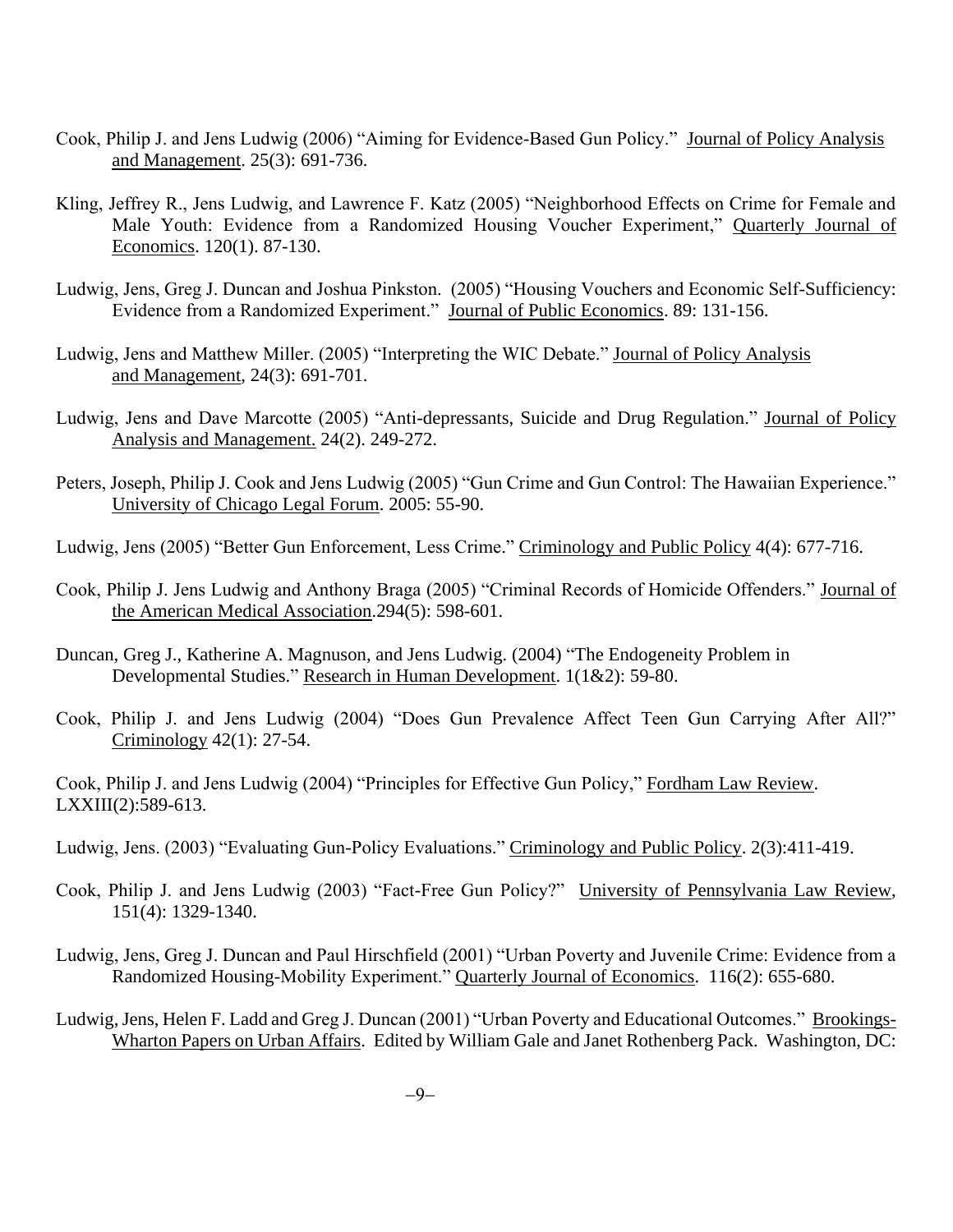Brookings Institution. pp. 147-201.

- Ludwig, Jens and Philip J. Cook (2001) "The Benefits of Reducing Gun Violence: Evidence from Contingent-Valuation Survey Data." Journal of Risk and Uncertainty, 22(3): 207-226.
- Cook, Philip J. and Jens Ludwig (2001) "The Costs and Benefits of Reducing Gun Violence." Harvard Health Policy Review. 2(2): 23-28.
- Ludwig, Jens and Philip J. Cook (2000) "Homicide and Suicide Rates Associated with Implementation of the Brady Handgun Violence Prevention Act." Journal of the American Medical Association. 284(5): 585-591.
- Bassi, Laurie J. and Jens Ludwig (2000) "School to Work Programs in the U.S.: A Multi-Firm Case Study of Training, Benefits and Costs." Industrial and Labor Relations Review. 53(2): 219-239.
- Ludwig, Jens (1999) "Information and Inner City Educational Attainment." Economics of Education Review. 18(1): 17-30.
- Ludwig, Jens and Laurie J. Bassi (1999) "The Puzzling Case of School Spending and Student Resources." Education Evaluation and Policy Analysis. 21(4): 385-403.
- Cook, Philip J., Bruce Lawrence, Jens Ludwig and Ted R. Miller (1999) "The Medical Costs of Gunshot Injuries in the United States." Journal of the American Medical Association August 4, 1999. 282(5): 447-454.
- Webster, Daniel W., Jon S. Vernick and Jens Ludwig (1998) No Proof that Right-to-Carry Laws Reduce Violence." American Journal of Public Health. 88(6): 982-983.
- Cook, Philip J. and Jens Ludwig (1998) "Defensive Gun Uses: New Evidence from a National Telephone Survey." Journal of Quantitative Criminology. 14(2): 111-131.
- Ludwig, Jens (1998) "Concealed-Gun-Carrying Laws and Violent Crime: Evidence from State Panel Data." International Review of Law and Economics. 18: 239-254.
- Ludwig, Jens, Philip J. Cook and Tom W. Smith (1998) "The Gender Gap in Reporting Household Gun Ownership." American Journal of Public Health. 88(11). 1715-1718.
- Cook, Philip J. and Jens Ludwig (1997) "Weighing the "Burden of `Acting White'": Are There Race Differences in Attitudes Towards Education?" Journal of Policy Analysis and Management, 16(2): 256- 278.
- \* This paper was awarded the Vernon Prize for best article.
- Ladd, Helen F. and Jens Ludwig (1997) "Housing Vouchers, Residential Relocation, and Educational Opportunities: Evidence from Baltimore." American Economic Review, Papers & Proceedings. 87(2):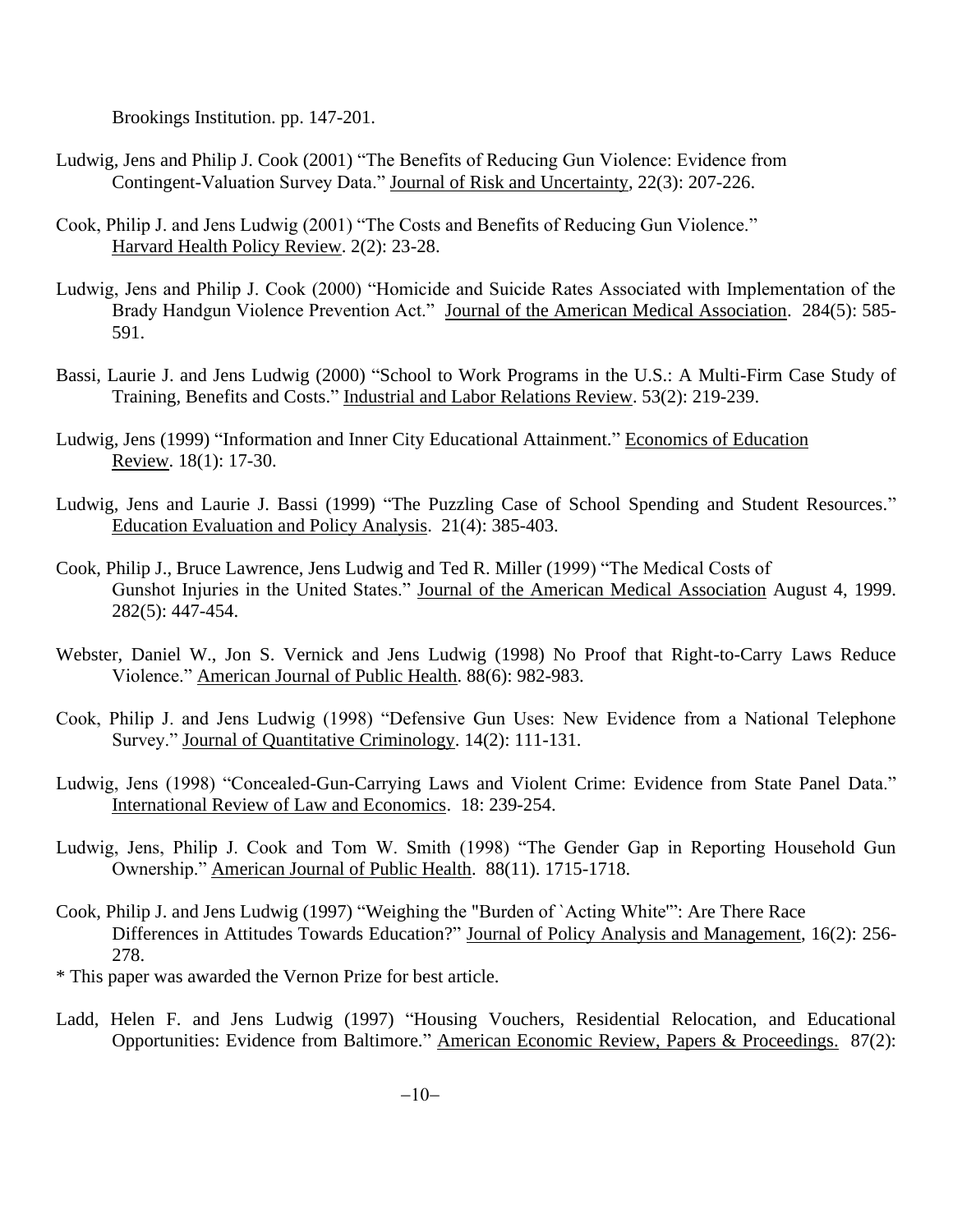272-277.

- Cook, Philip J., Jens Ludwig and David Hemenway (1997) "The Gun Debate's New Mythical Number: *How* Many Defensive Uses Per Year?" Journal of Policy Analysis and Management 16(3): 463-469.
- Webster, Daniel W., Jon S. Vernick, Jens Ludwig and Kathleen Lester (1997) "Flawed Gun Policy Research May Endanger Public Safety." American Journal of Public Health 87(6): 918-921.

### **BOOK CHAPTERS, ESSAYS, POLICY BRIEFS, OP-ED'S AND OTHER PUBLICATIONS**

"Datapoints" column in the Chicago Tribune

"New York and Los Angeles got their gun violence under control. Why can't Chicago?" October 11, 2021. "How the pandemic has accelerated carjackings across Chicago," June 20, 2021. "Illegal gun carrying in Chicago spiked in 2020 – and deadly violence followed," April 4, 2021.

- Ludwig, Jens "The great debate on gun violence," CNN editorial, May 27, 2021.
- Williams, Morgan, Elizabeth Rasich, Nathan Weil, Hye Chang, Sophia Egrari and Jens Ludwig (2021) "Body -worn cameras in policing: Benefits and costs." Cambridge, MA: NBER Working Paper 28622.
- Fitzpatrick, Dylan and Jens Ludwig (2021) "Officer wellness." Council on Criminal Justice / UChicago Crime Lab research report.
- Chalfin, Aaron, Dylan Fitzpatrick and Jens Ludwig (2020) "State policies and police personnel decisions." Arnold Ventures discussion paper.

Collinson, Robert and Jens Ludwig (2019) "Neighborhoods and Opportunity in America." Brookings Institution.

- Ludwig, Jens and Cass Sunstein (2019) "Discrimination in the age of algorithms." Boston Globe (9/24/19)
- Cook, Philip J. and Jens Ludwig (2018) "The economic approach to evaluating gun control policies." The Regulatory Review. November 13, 2018.
- Cook, Philip J. and Jens Ludwig (2018) "Policing guns: Why gun violence is not (just) a public health problem." Social Science Research Council, *Insights*.
- Ludwig, Jens and Michael A. Nutter "Sarah Sanders Said Gun Control Can't Stop Violence. Here's Why She's Wrong." Fortune. October 5, 2017.
- Ludwig, Jens and Lauren Speigel "Springfield is complicit, too, in Chicago's rising crime rate." Crain's Business Chicago. August 29, 2017.

Kapustin, Max, Jens Ludwig, Marc Punkay, Kimberly Smith, Lauren Speigel and David Welgus (2016) Gun Violence in Chicago, 2016. Chicago: University of Chicago Crime Lab.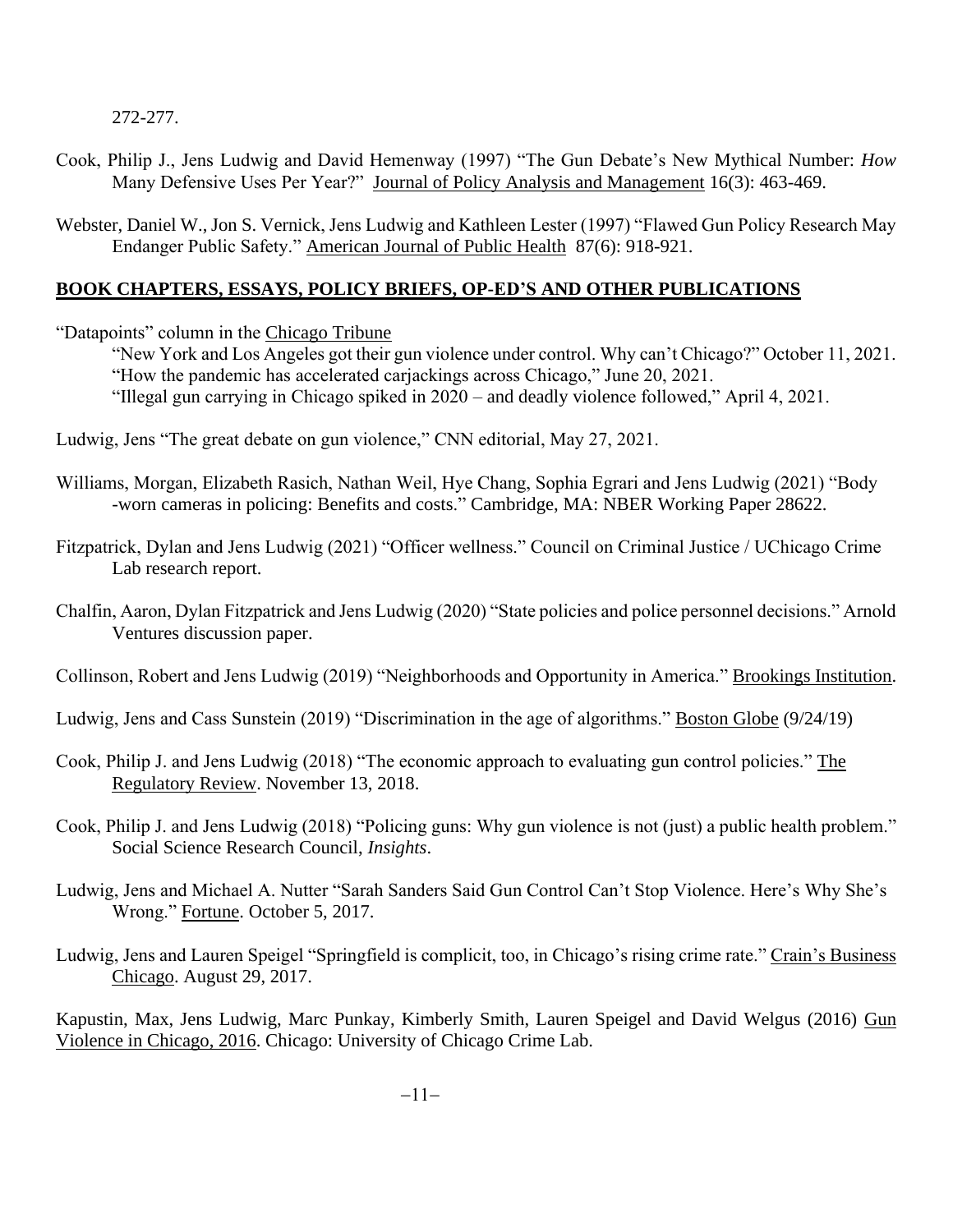"Solving social problems with machine learning," Jon Kleinberg, Jens Ludwig and Sendhil Mullainathan, Harvard Business Review, December 8, 2016.

- Collinson, Robert, Ingrid Gould Ellen and Jens Ludwig (2015) "Low-income housing policy." Economics of Means-Tested Transfer Programs in the United States, Volume II, edited by Robert Moffit. Chicago: University of Chicago Press. pp. 59-126 (Also released as NBER Working Paper 21071).
- Pager, Devah and Jens Ludwig (2015) "Gun violence is at the root of Michael Brown's death." The Boston Globe. February 12, 2015.
- Ludwig, Jens and Anuj Shah (2014) Think Before You Act: A New Approach to Preventing Youth Violence and Dropout. Washington, DC: Hamilton Project Discussion Paper 2014-02.

Guryan, Jonathan and Jens Ludwig (2014) "Why half of urban kids drop out." CNN.com (March 12, 2014).

- Ludwig, Jens, Jeffrey R. Kling, and Sendhil Mullainathan (2013) "Mechanism experiments for crime policy." In Lessons from the Economics of Crime, edited by Philip J. Cook, Stephen Machin, Olivier Marie, and Giovanni Mastrobuoni. Cambridge, MA: MIT Press. pp. 67-92.
- Ludwig, Jens "Society, not social scientists, must measure wisdom of new gun law." Chicago Sun-Times. October 29, 2013.

Ludwig, Jens "Proving the dangers of illegal guns." Chicago Sun-Times. October 17, 2013.

Ludwig, Jens "The real costs of gun crimes." The Chicago Tribune. October 15, 2013, p. A17.

- Yoshikawa, Hirokazu, Christina Weiland, Jeanne Brooks-Gunn, Margaret R. Burchinal, Linda M. Espinosa, WilliamT. Gormley, Jens Ludwig, Katherine A. Magnuson, Deborah Phillips and Martha J. Zaslow (2013) Investing in Our Future: The Evidence Base on Preschool Education. Foundation for Child Development / Society for Research on Adolescence Research Brief.
- Owens, Emily G. and Jens Ludwig (2013) "Using regression discontinuity designs in crime research." In Experimental Criminology: Prospects for Advancing Science and Public Policy. Edited by Brandon C. Welsh, Anthony A. Braga and Gerben J.N. Bruinsma. New York: Cambridge University Press. pp. 194- 222.

Gibbs, Chloe, Jens Ludwig, and Douglas L. Miller (2013) "Does Head Start do any lasting good?" In Legacies of The War on Poverty, Edited by Martha Bailey and Sheldon Danziger. New York: Russell Sage Foundation. pp. 39-65 (Also released as NBER Working Paper 17452).

Olsen, Edgar O. and Jens Ludwig (2013) "Housing and urban development policies in the War on Poverty." In Legacies of the War on Poverty, Edited by Martha Bailey and Sheldon Danziger. New York: Russell Sage Foundation. pp. 206-234.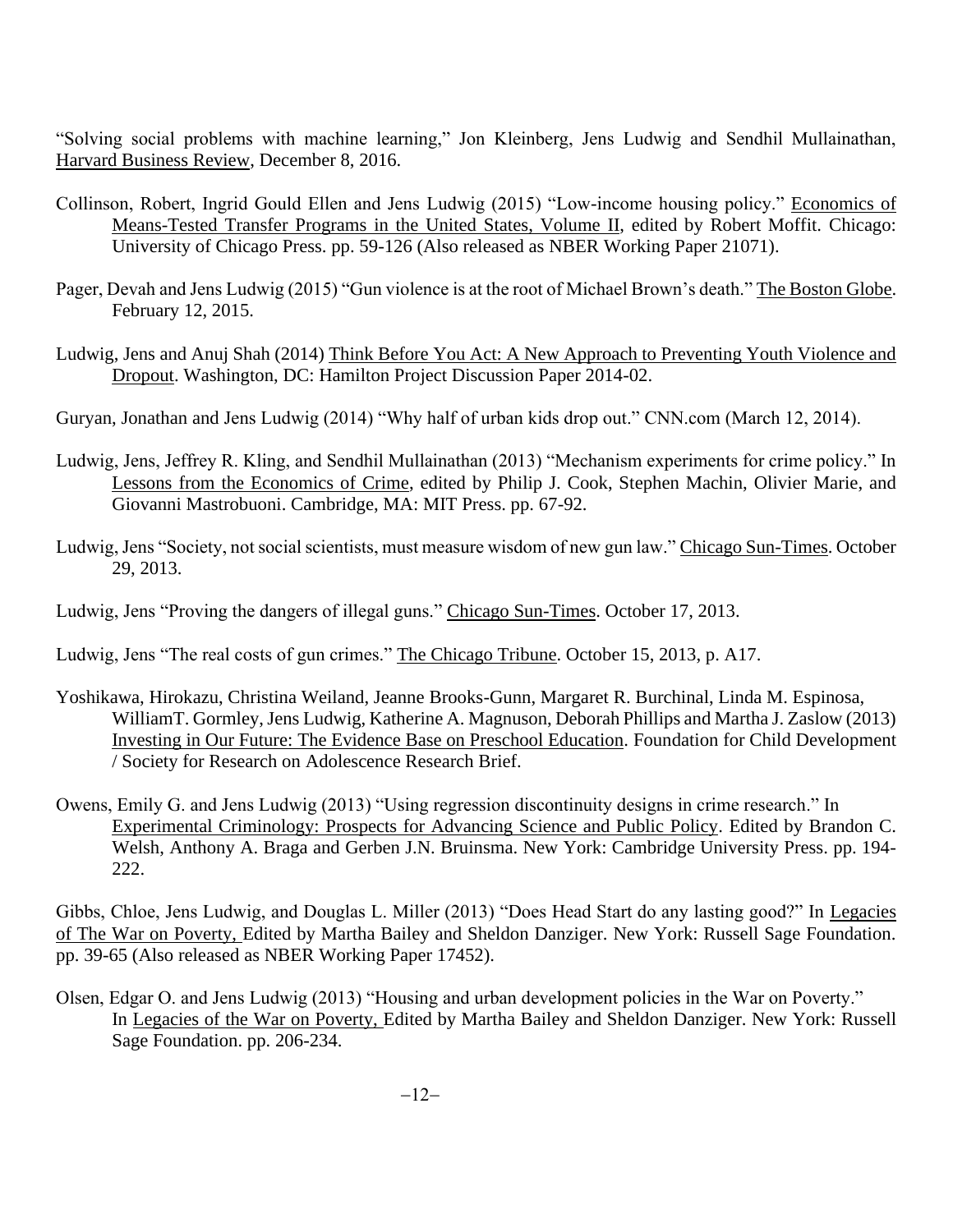Ludwig, Jens "How a \$50 million safety initiative can leave a national legacy." Crain's Business Chicago. 6/27/13.

- Gennetian, Lisa A., Jens Ludwig, Thomas McDade, and Lisa Sanbonmatsu (2013) "Why concentrated poverty matters." Pathways: A magazine on poverty, inequality, and social policy. Spring: 9-13.
- Ludwig, Jens. Review of "*Great American City: Chicago and the Enduring Neighborhood Effect*, by Robert J. Sampson," American Journal of Sociology. 118(5): 1447-1449.

Cook, Philip J. and Jens Ludwig (2013) "A background check even the NRA could love?" CNN.com (4/11/13).

Jacob, Brian A. and Jens Ludwig (2011) "Educational interventions: Their effects on the achievement of poor children." In Neighborhood and Life Chances: How Place Matters in Modern America, edited by Harriet B. Newburger, Eugenie L. Birch, and Susan M. Wachter. Philadelphia: University of Pennsylvania Press. pp. 37-49.

Cook, Philip J. and Jens Ludwig (2013) "The '40 percent' myth?" National Review Online. February 28, 2013.

Bueno de Mesquita, Ethan and Jens Ludwig (2013) "One way to defeat the NRA." CNN.com. January 11, 2013.

Cook, Philip J. and Jens Ludwig (2013) "The limited impact of the Brady Act: Evaluation and implications." In Reducing Gun Violence in America: Informing Policy with Evidence and Analysis, Edited by Daniel W. Webster and Jon S. Vernick. Baltimore, MD: Johns Hopkins University. pp. 21-32.

Ludwig, Jens and Julia Burdick-Will (2012) "Poverty deconcentration and the prevention of crime." In The Oxford Handbook of Crime Prevention, Edited by Brandon C. Welsh and David P. Farrington. New York: Oxford University Press. pp. 189-206.

- Ludwig, Jens (2011) "Moving to improved health in the U.S." Public Health Today: The magazine of the UK Faculty of Public Health. December 2011. p. 10
- Cook, Philip J. and Jens Ludwig (2011) More prisoners versus more crime is the wrong question. Brookings Institution Policy Brief Number 185.
- Cook, Philip J. and Jens Ludwig (2011) "Economical crime control." Abridged version published in The Criminologist, 36(6): 1-6.
- Cook, Philip J. and Jens Ludwig (2011) "Economical crime control." In Controlling Crime: Strategies and Tradeoffs Philip J. Cook, Jens Ludwig and Justin McCrary Eds. Chicago: University of Chicago Press. pp. 1-39.
- Heller, Sara B., Brian A. Jacob and Jens Ludwig (2011) "Family income, neighborhood poverty and crime." Forthcoming in Controlling Crime: Strategies and Tradeoffs. Edited by Philip J. Cook, Jens Ludwig and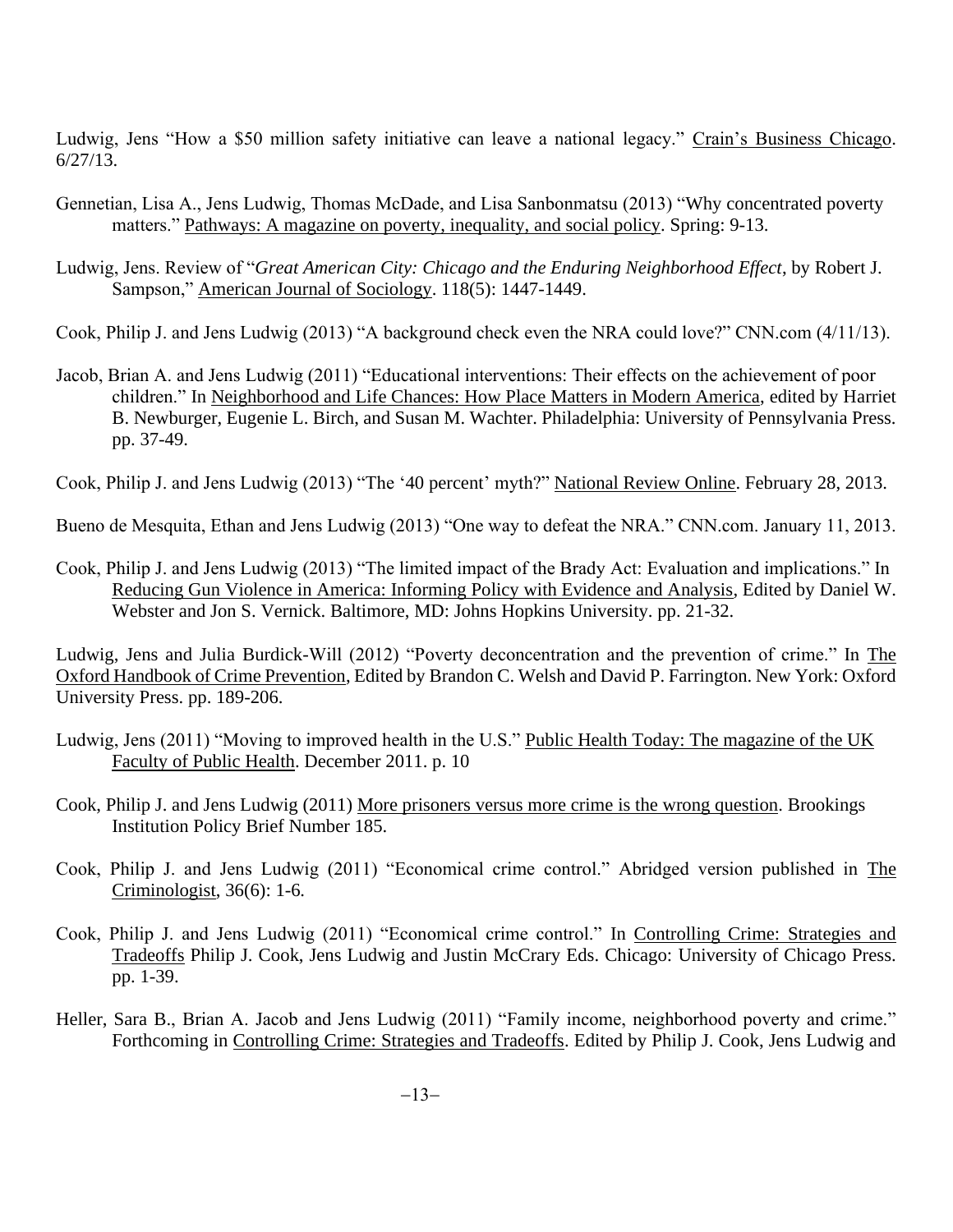Justin McCrary. Chicago: University of Chicago Press. pp. 419-459.

- Burdick-Will, Julia, Jens Ludwig, Stephen Raudenbush, Robert Sampson, Lisa Sanbonmatsu, and Patrick Sharkey. "Converging evidence for neighborhood effects on children's test scores: An experimental, quasi-experimental and observational comparison." (2011) Whither Opportunity: Rising Inequality, Schools, and Children's Life Chances, edited by Greg J. Duncan and Richard J. Murnane. New York: Russell Sage Foundation Press. pp. 255-276.
- Cook, Philip J., Jens Ludwig and Adam Samaha (2011) "Gun control after *Heller*: Litigating against Regulation." In Regulation vs. Litigation: Perspectives from Economics and Law. Edited by Daniel P. Kessler. Chicago: University of Chicago Press. pp. 103-136.
- Cook, Philip J. and Jens Ludwig (2011) "How to cut gun death toll." CNN.com. January 12, 2011.
- Cook, Philip J. and Jens Ludwig (2011) "The economist's guide to crime busting." Wilson Quarterly. Winter.
- Cook, Philip J. and Jens Ludwig (2010) "Five myths about gun control." The Washington Post. June 13, 2010.
- Ludwig, Jens and Steven Raphael (2010) The Mobility Bank: Increasing Residential Mobility to Boost Economic Mobility. Washington, DC: Hamilton Project Discussion Paper.
- Ludwig, Jens and Deborah A. Phillips (2010) "Leave no (young) child behind: Prioritizing access in early education." In Investing in Young Children: New Directions in Federal Preschool Early Childhood Policy. Edited by Ron Haskins and W. Steven Barnett. Washington, DC: Brookings Institution and National Institute for Early Education Research. pp. 49-58.
- Ludwig, Jens (2010) "Cost-effective crime prevention." In Contemporary Issues in Criminological Theory: The Role of Social Institutions. Papers from the American Society of Criminology 2010 Conference. Edited by Richard Rosenfeld, Kenna Quinet and C. Garcia. Cengage.
- Jacob, Brian and Jens Ludwig (2009) "Improving educational outcomes for poor children." In Changing Poverty, Changing Policies, Edited by Maria Cancian and Sheldon Danziger. New York: Russell Sage Foundation Press. pp. 266-300.
- Vigdor, Jacob and Jens Ludwig (forthcoming) "Neighborhoods and Peers in the Production of Schooling." International Encyclopedia of Education, 3<sup>rd</sup> Edition. Ed. Dominic Brewer and Patrick McEwen.
- Cook, Philip J. and Jens Ludwig (Forthcoming) "Firearms Violence." In Oxford Handbook of Crime and Public Policy, Edited by Michael Tonry.
- Ludwig, Jens and Isabel Sawhill (2008) "Success by Ten: Intervening early, often, and effectively in the education of young children." In Paths to Prosperity, Edited by Jason Furman and Jason E. Bordoff. Washington, DC: Brookings Institution Press. pp. 127-158.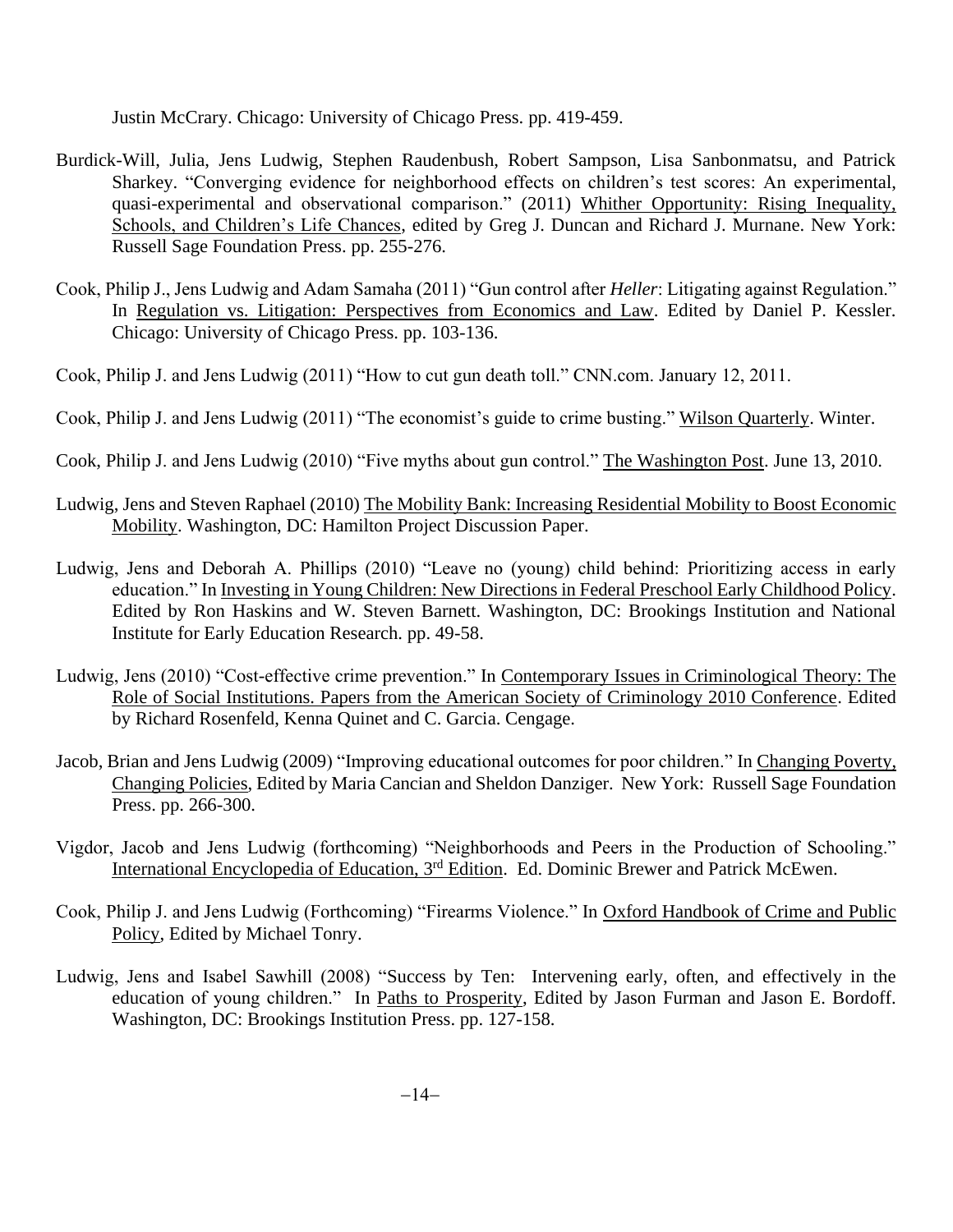Ludwig, Jens and Jacob Vigdor (2008). "Segregation and the Black-White Test Score Gap." Steady Gains and Stalled Progress: Inequality and the Black-White Test Score Gap, Edited by Katherine Magnuson and Jane Waldfogel. New York: Russell Sage Foundation Press. pp. 181-211.

Donohue, John J. and Jens Ludwig (2007) More COPS. Brookings Institution Policy Brief 158.

- Ludwig, Jens and Deborah A. Phillips (2007) "The Benefits and Costs of Head Start." Society for Research on Child Development, Social Policy Report. Volume XXI, Number 3.
- Duncan, Greg J., Jens Ludwig and Katherine A. Magnuson (2007) "Reducing Poverty through Pre-School Interventions." The Future of Children. 17(2): 143-160.
- Ludwig Jens and Isabel Sawhill (2007) "Success by Ten: Intervening Early, Often and Effectively in the Education of Young Children". Brookings Institution, Hamilton Project Discussion Paper.
- Ludwig, Jens and Susan E. Mayer. (2006) "'Culture' and the Inter-generational Transmission of Poverty: The Prevention Paradox." Future of Children. 16(2): 175-196.
- Ludwig, Jens and Greg Duncan (2006) "Promising Solutions in Housing and the Community." Deviant Peer Contagion, Ed. by Kenneth Dodge, Joan McCord and Tom Dishion.
- Cook, Philip J. and Jens Ludwig (2006) "Assigning Deviant Youth to Minimize Total Harm." Deviant Peer Contagion, Ed. by Kenneth Dodge, Joan McCord and Tom Dishion.
- Jacob, Brian and Jens Ludwig "Can the Federal Government Improve Education Research?" (2005) Brookings Papers on Education Policy. Edited by Diane Ravitch. Washington, DC: Brookings Institution Press. pp. 47-88.
- Holzer, Harry J. and Jens Ludwig. (2005) "Measuring Discrimination in Education: Are Methodologies from Labor and Housing Markets Useful?" Teacher's College Record.
- Ladd, Helen F. and Jens Ludwig (2003) "The Effects of MTO on Educational Opportunities in Baltimore: Early Evidence." In Choosing a Better Life. Edited by John Goering and Judith Feins. Washington, DC: Urban Institute Press. pp. 117-152.
- Ludwig, Jens, Greg J. Duncan, and Helen F. Ladd (2003) "MTO's Effects on Children and Parents: Evidence from Baltimore." In Choosing a Better Life. Edited by John Goering and Judith Feins. Washington, DC: Urban Institute Press. pp. 153-176.
- Cook, Philip J. and Jens Ludwig. (2003) "Pragmatic Gun Policy." Evaluating Gun Policy. Jens Ludwig and Philip J. Cook, editors. Washington, DC: Brookings. pp. 1-40.
- Cook, Philip J. and Jens Ludwig. (2003) "The Effects of Gun Prevalence on Burglary: Deterrence vs. Inducement." Evaluating Gun Policy. Jens Ludwig and Philip J. Cook, editors. Washington, DC: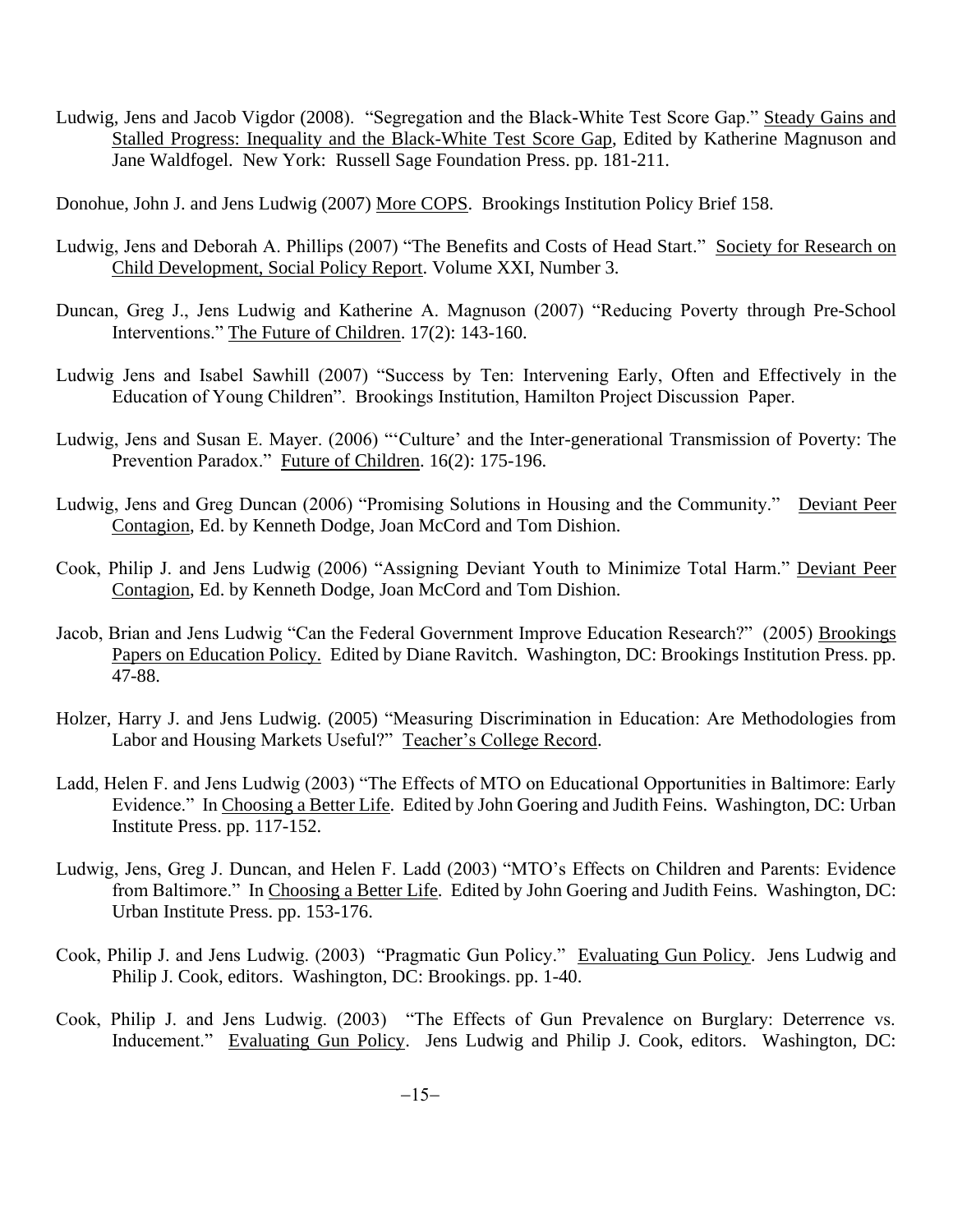Brookings. pp. 74-120.

- Raphael, Steven and Jens Ludwig. (2003) "Do Prison Sentence Enhancements Reduce Gun Crime? The Case of Project Exile." Evaluating Gun Policy. Jens Ludwig and Philip J. Cook, ed. Washington, DC: Brookings. pp. 251-286.
- Cohen, Jacqueline and Jens Ludwig. (2003) "Policing Crime Guns." Evaluating Gun Policy. Jens Ludwig and Philip J. Cook, ed. Washington, DC: Brookings. pp. 217-250.
- Cook, Philip J. and Jens Ludwig (2003) "The Effects of the Brady Act on Gun Violence." In Bernard Harcourt, editor. Guns, Crime and Punishment in America. NY: New York University Press. pp. 283-298.
- Ludwig, Jens (2003) "Improving Neighborhoods for Poor Children." In One Percent for the Kids: New Policies, Brighter Futures for America's Children. Edited by Isabel Sawhill. Washington, DC: Brookings Press. pp. 136-155.
- Cook, Philip J. and Jens Ludwig. "Firearms." (2002) Regulation through Litigation, edited by W. Kip Viscusi. Washington, DC: Brookings Institution Press. pp. 67-105.
- Cook, Philip J. and Jens Ludwig. (2002) "The Costs of Gun Violence Against Children." The Future of Children. 12(2): 87-100.
- Bassi, Laurie, Jens Ludwig, Daniel P. McMurrer and Mark Van Buren (2002) "Profiting from Learning: Firmlevel Effects of Training Investments and Market Implications." Singapore Management Review. 24(3): 61-76.
- Johnson, Michael, Helen F. Ladd and Jens Ludwig (2002) "The Benefits and Costs of Residential Mobility Programs." Housing Studies 17(1): 125-138.
- Ludwig, Jens (2001) "Problems in the Estimation of School Effects: Insights from Improved Models." In Improving Educational Productivity. Edited by David H. Monk and Herbert J. Walberg. Greenwich, CT: Information Age Publishing. pp. 209-230.
- Ludwig, Jens (2000) "Gun Self-Defense and Deterrence."Crime and Justice: A Review of Research, Volume 27. Edited by Michael Tonry. University of Chicago Press. pp. 363-417.
- Ladd, Helen F. and Jens Ludwig (1999) "Residential Relocation Policies in the United States: The Moving to Opportunity Demonstration." Netherlands Journal of Housing and the Built Environment. 1999. 14(1): 1-20.
- Cook, Philip J. and Jens Ludwig (1998) "The Burden of 'Acting White': Do Black Adolescents Disparage Academic Achievement?" In The Black-White Test Score Gap. Christopher Jencks and Meredith Phillips, Editors. (Brookings Press: Washington, DC). pp. 375-400.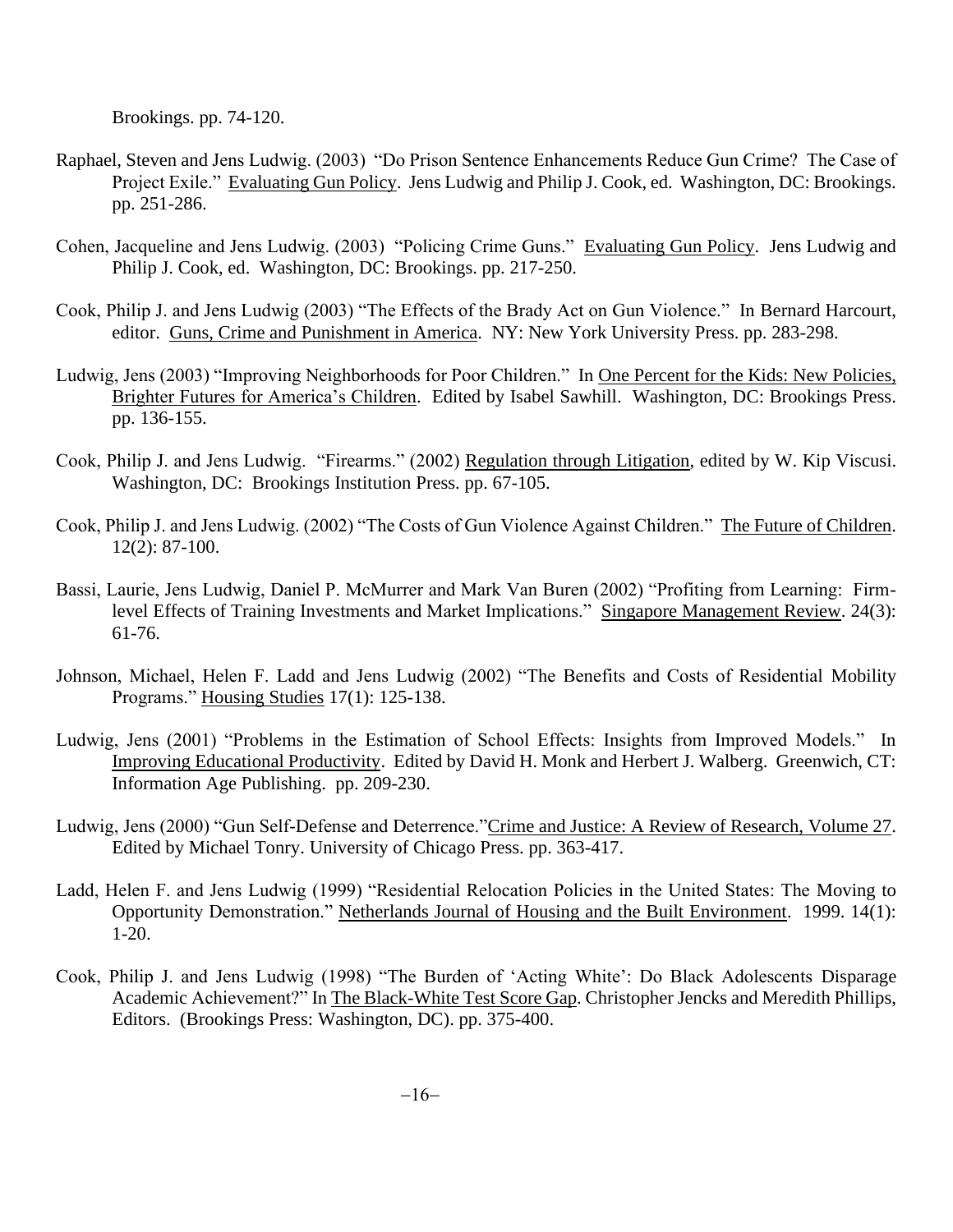### **WORKING PAPERS**

- Rambachan, Ashesh, Jon Kleinberg, Sendhil Mullainathan and Jens Ludwig (2020) "An economic approach to regulating algiorthms." Cambridge, MA: NBER Working Paper 27111. (Submitted).
- Jonathan Guryan, Jens Ludwig, Monica Bhatt, Cook, Philip J., Jonathan Davis, Kenneth Dodge, George Farkas, Roland G. Fryer, Susan Mayer, Harold Pollack and Laurence Steinberg (2021) "Not too late: Improving academic outcomes for adolescents." NBER Working Paper 28531. (Submitted).
- Davis, Jonathan M.V., Jonathan Guryan, Kelly Hallberg, and Jens Ludwig (2017) "Scale-up experiments." Earlier version released as "The Economics of scale up," NBER Working Paper 23925.
- Bhatt, Monica P., Jonathan Guryan, Jens Ludwig, Anuj K. Shah and the Chicago Youth Violence Project Team (2021) "Scope challenges to social impact." NBER Working Paper 28406.
- Cook, Philip J., Max Kapustin, Jens Ludwig, and Douglas L. Miller (2016) "Police and crime."
- Cook, Philip J., Kenneth A. Dodge, George Farkas, Roland G. Fryer, Jonathan Guryan, Jens Ludwig, Susan E. Mayer, Harold A. Pollack and Laurence Steinberg (2014) "The (surprising) efficacy of academic and behavioral intervention with disadvantaged youth: Results from a randomized experiment in Chicago." Cambridge, MA: NBER Working Paper.

Heller, Sara, Harold A. Pollack, Roseanna Ander and Jens Ludwig (2013) "Preventing youth violence and dropout: A randomized field experiment." Cambridge, MA: NBER Working Paper 19014.

Weiner, David, Byron Lutz, Jens Ludwig and Kerwin Charles. "The Effects of School Desegregation on Crime." Working Paper, University of Chicago. (Earlier version released as NBER Working Paper 15380).

### **RESEARCH GRANTS AND AWARDS**

"Reducing gun violence by improving police investigations" (PI: Philip Cook; co-investigator, Jens Ludwig) National Collaborative on Gun Violence Research, 2020-2021.

"Combining human and machine intelligence for social impact," (PI: Jens Ludwig; co-investigator: Sendhil Mullainathan) Alfred P. Sloan Foundation, \$399,974, 2018-2020.

"Addressing discrimination in prediction policy problems," (PI: Jens Ludwig; co-investigators: Sendhil Mullainathan, Jon Kleinberg, and Ben Keys) Russell Sage Foundation. \$131,296, 2018-2020.

"Preventing domestic violence through machine learning prediction tools" (PI: Jens Ludwig; co-investigators: Sendhil Mullainathan, Zubin Jelveh, Aaron Chalfin) US Department of Justice, National Institute of Justice, \$452,000, 2017-19.

"Concentrated poverty and social mobility" (PI: Lawrence Katz, co-PI: Jens Ludwig), Smith Richardson Foundation, \$200,000, 2016-18.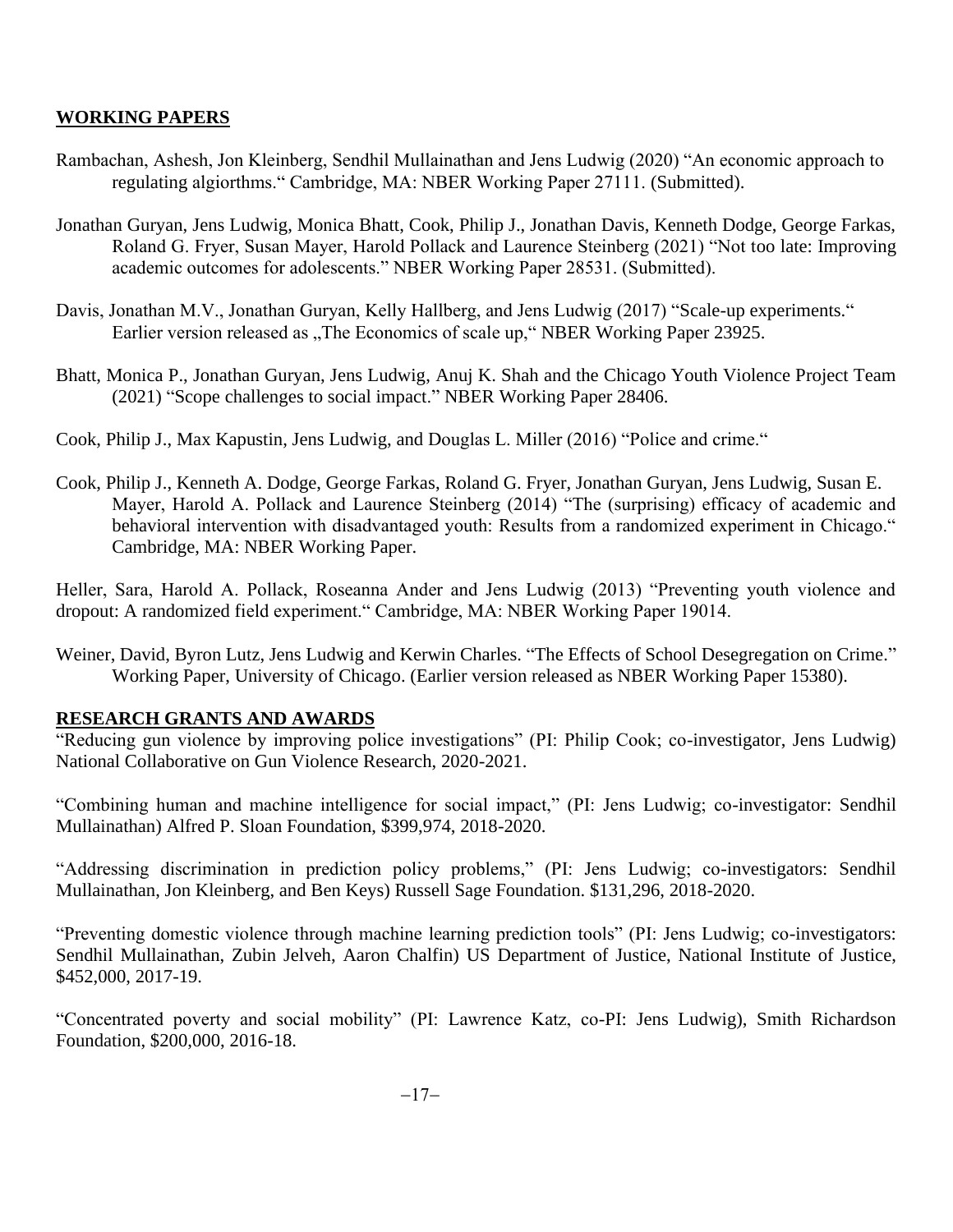"Launching new random controlled trials using lessons from behavioral science to positively affect communities" (Project directors: Rachel Glennerster and Jens Ludwig), Robert Wood Johnson Foundation, \$250,000, 2016-17.

"Increasing the reach of promising dropout prevention programs: Examining the tradeoffs between scale and effectiveness." (Jens Ludwig PI; co-investigators Kelly Hallberg and Jonathan Guryan) William T. Grant Foundation, 2016, \$530,500.

"Increasing the reach of promising dropout prevention programs: Examining the tradeoffs between scale and effectiveness," (Jens Ludwig, PI; with J. Guryan and K. Hallberg), JPAL-North America, \$150,000, 2015-17.

"Crime Lab NYC," (Jens Ludwig, PI), Laura and John Arnold Foundation, \$4,499,222 (2014-18).

"Underground gun markets," (Jens Ludwig, PI), National Institute of Justice 2014-MU-CX-0013, \$459,849.

- "Designing at-scale programs to help at-risk youth" (Jens Ludwig, PI; Roseanna Ander, co-PI) Joyce Foundation, 2014-15. \$100,000. Spencer Foundation, 2014-15. \$75,000.
- "Remediating academic and non-academic skill deficits among disadvantaged youth" (Jens Ludwig, PI; co-PI's Susan Mayer and Harold Pollack) National Institute of Child Health and Human Development P01- HD076816-01A1, 2014-19, \$6,428,798.
- "Can intensive tutoring reduce school dropout and youth violence in Chicago?" (Jens Ludwig, PI) Smith Richardson

Foundation. 2014-17. \$300,000.

- "Reducing youth violence," (co-PI's: Jens Ludwig, Anuj Shah and Sendhil Mullainathan), \$53,009, University of Chicago Women's Board. 2015.
- "Designing at-scale programs to help at-risk youth (BAM)" (Jens Ludwig, PI) Spencer Foundation Grant Award 201500011, \$75,000, 2014-15.
- "Reducing dropout and youth violence in Chicago" (Jens Ludwig, PI) Laura and John Arnold Foundation. \$1,000,000 (2014-15).

"Improving academic outcomes for disadvantaged youth: A randomized experiment in Chicago." (Jens Ludwig, PI).

JPAL-North America. 2014-16. \$265,048.

"Experimental estimation of neighborhood effects on health and well-being." National Institute of Aging R01 -AG31259-5 (Lawrence F. Katz, PI: co-investigators Greg Duncan, David Harding, Ronald Kessler, Jeffrey Kling, Jens Ludwig, Lisa Sanbonmatsu) \$1,079,314.

"Enhancing hot spot policing through behavioral economics," National Institute of Justice Award 2013-R2-CX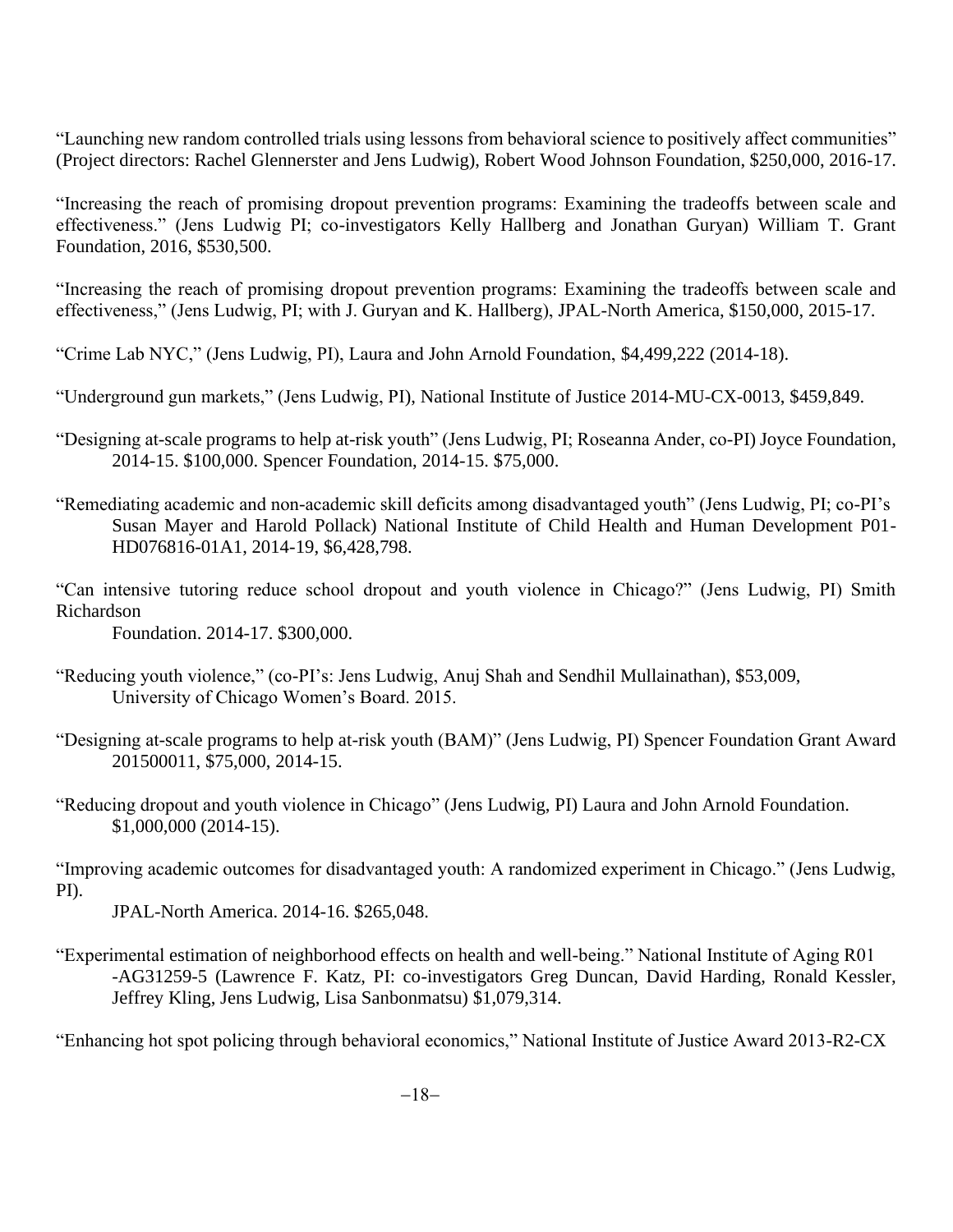-0006 (Anuj Shah PI; co-investigators Philip J. Cook, Christopher Fisher (NYPD), Jens Ludwig, Will Tucker and Josh Wright). \$760,440.

- "Evaluations of youth violence prevention programs in Chicago," MacArthur Foundation (Jens Ludwig, PI),\$1,410,000, 2013-14.
- "Educational achievement through intensive academic remediation," Fry Foundation (Jens Ludwig, PI), \$53,536, 2013-14.
- "Remediating social-cognitive skill deficits among disadvantaged youth," Crown Family Philanthropies (Jens Ludwig, PI), \$599,428, 2013-15.

"Reducing youth violence in Chicago," MacArthur Foundation (Jens Ludwig, PI; Co-investigators Roseanna Ander,

Philip J. Cook, Kenneth Dodge, George Farkas, Jonathan Guryan, Susan Mayer, Harold Pollack, Laurence Steinberg). \$1,246,000, 2013-15.

"Pilot anti-violence research demonstration," MacArthur Foundation (Jens Ludwig, PI), \$500,000, 2012.

- "Mentoring best practices research," Office of Juvenile Justice and Delinquency Prevention, US Department of Justice (Jens Ludwig, PI) \$499,050. Grant number 2012-JU-FX-0019, 2012-14.
- "Operating support for the University of Chicago Crime Lab" McCormick Foundation (Jens Ludwig PI; coinvestigators Roseanna Ander and Harold Pollack), \$400,000, 2012-14.

"Reducing criminal behavior by developing human (and social) capital." National Science Foundation, Program on

Law and Social Sciences, Research Coordination Network Award, \$150,000. (SES-1156142). PI: Philip J. Cook. Co-investigators: Shawn Bushway, Ken Dodge, Roberto Galbiati, Jens Ludwig, Justin McCrary, Terrie Moffitt, and Robert J. Sampson. 2012-14.

- "A COPS Office Assessment," \$150,000, U.S. Department of Justice (grant 2011CKWX0098). PI: Jens Ludwig. Co-investigators: Philip J. Cook and Douglas L. Miller. 2011-13.
- "Neighborhood poverty, health, and economic security over the adult lifespan." \$903,000. National Institute of Aging, R01-AG031259-03. (PI: Jens Ludwig; co-investigators: Greg J. Duncan, Lawrence F. Katz, Ronald C. Kessler, Jeffrey R. Kling, Petra Todd). 2011-13.
- "Core operating support for the University of Chicago Crime Lab." \$450,000. John D. and Catherine T. Macarthur Foundation. (PI: Jens Ludwig; co-PI's: Roseanna Ander and Harold Pollack). 2011-14.
- "Prevention of substance abuse and problem behaviors in high-risk adolescents." National Institute of Drug Abuse, R34DA029791 (PI: Michael McCloskey; co-PI's: Harold Pollack, Jonathan Guryan, Eunice Chen, Kenneth Dodge). \$540,906.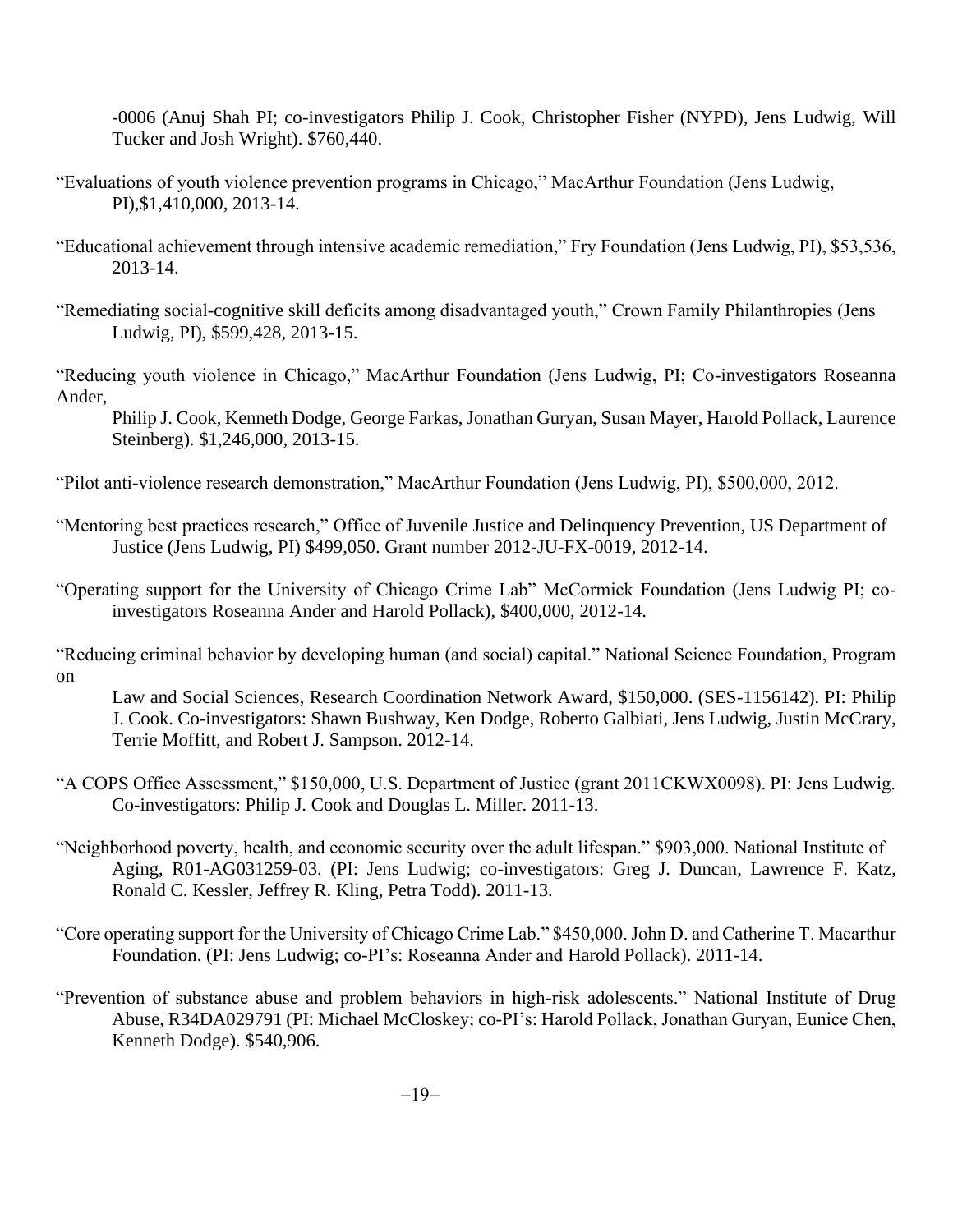- "The causes of truancy and dropout: A mixed-methods experimental study in Chicago Public Schools." William T. Grant Foundation (Jonathan Guryan, PI; co-PI's: Roseanna Ander, Sandra Christenson, Amy Claessens, Philip J. Cook, Mimi Engel, and Jens Ludwig). \$597,000. 2011-14.
- "Neighborhood moves and sociolinguistic mobility," National Science Foundation Linguistics Program (John Rickford, PI; Jens Ludwig, co-PI). \$380,000. 2011-2013.
- "Reducing Youth Gun Violence in Chicago" McCormick Foundation (Jens Ludwig PI; co-investigators Roseanna Ander and Harold Pollack), \$200,000, 2011-12.
- "A randomized study to abate truancy and violence in grades 3-9," National Institute for Child Health and Human Development (R01HD067500, PI = Jonathan Guryan; co-investigators Sandra Christenson, Philip Cook and Jens Ludwig), \$3,010,000, 2010-2015.
- "The University of Chicago Crime Lab," Joyce Foundation, PI, \$200,000. 2009-2011.
- "Reducing juvenile delinquency by building non-cognitive skills: Experimental evidence," Smith Richardson Foundation 2010-8360 (PI = Jonathan Guryan; Co-investigators Jens Ludwig and Sara Heller), \$296,039, 2010-12.
- "Neighborhoods, speech patterns, and schooling," National Institute for Child Health and Human Development R21HD062870-01A1 (Principal Investigator; Co-investigators Holly Craig, Jeffrey Grogger, and John Rickford), \$540,075, 2010-2012.

"Preventing truancy in urban schools through provision of social services by truancy officers: A goal 3 randomized

efficacy trial." U.S. Department of Education Institute for Education Sciences R305A100706 (Coinvestigator; with PI Jonathan Guryan and co-investigators Philip Cook and Roseanna Ander), \$3,177,638. 2010-2014.

"Neighborhood effects on decision-making processes by low-income adults and youth," National Institute for Child

Health and Human Development R21-HD065157-01 (Principle Investigator; co-investigator William Congdon), \$193,860.

- "Workshop on social policy as crime prevention," National Science Foundation SES-1024173 (Co-PI with Philip Cook), \$30,000, 2010.
- "Youth violence and housing programs to deconcentrate poverty," Centers for Disease Control, Principal Investigator (Co-investigators Brian Jacob and Roseanna Ander), (CE001631). \$899,687. 2009-11.
- "Chicago Youth Gun Violence Initiative." Principal Investigator. MacArthur Foundation (\$250,000), Spencer Foundation (\$25,000), Exelon Corporation (\$15,000), Polk Foundation (\$50,000).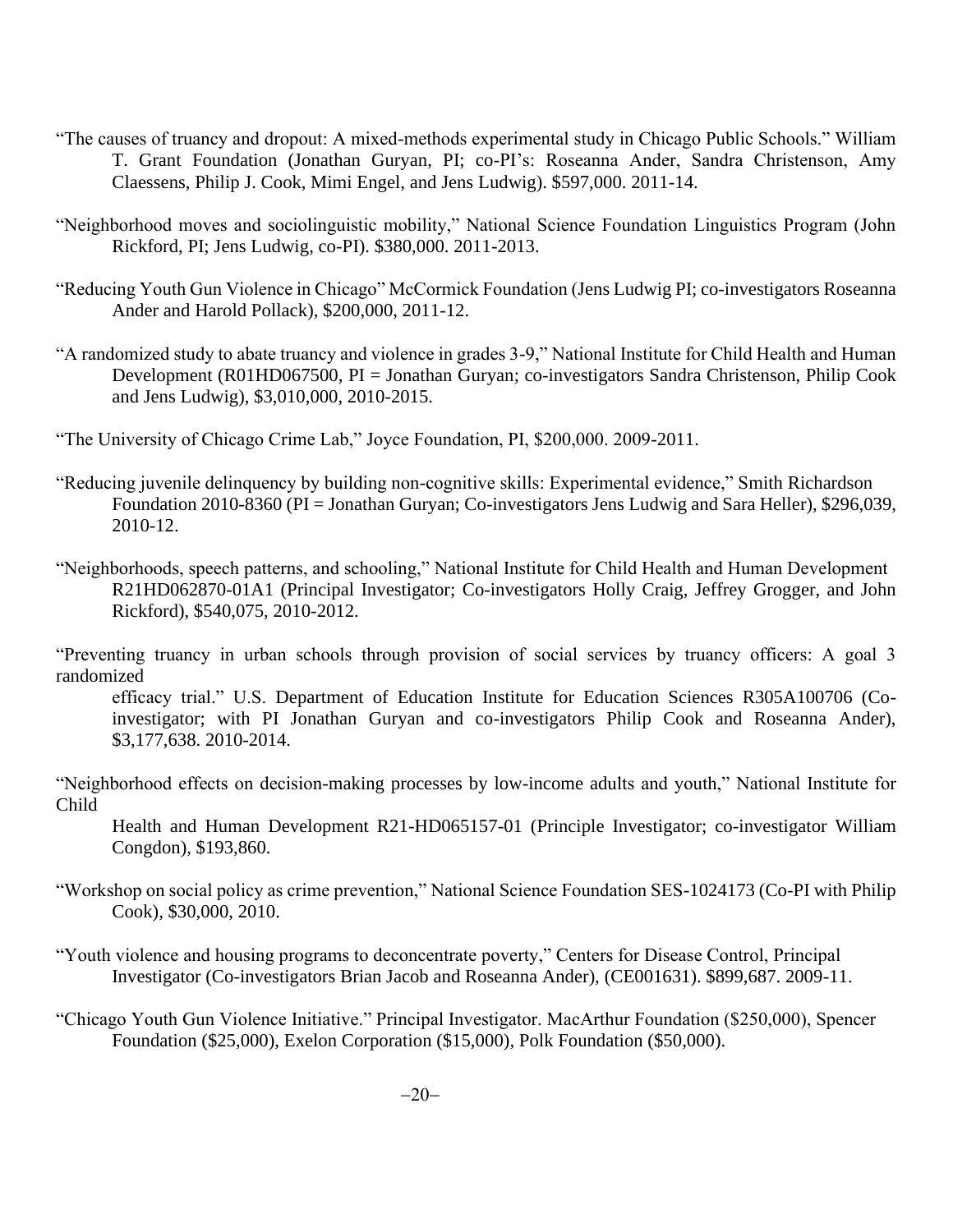"Chicago Public-Private Experimental Partnerships to Reduce Youth Violence." Principal Investigator. National Institute for Child Health and Human Development. (R21-HD061757-01) \$351,000. 2009-11.

"The Costs and Benefits of Crime Control and Prevention." Co-Principal Investigator (with Philip Cook and Justin

McCrary), MacArthur Foundation \$109,000; Public Welfare Foundation \$100,000. 2009-2010.

- "Measuring neighborhood effects on long-term health outcomes." Principal investigator, University of Chicago Center for Health Administration Studies Small Grant Award, \$10,000. Principal investigator, University
- of

Chicago / NORC Population Research Center Small Grant Award, \$20,000. 2009-2010.

"Neighborhood poverty, health, and economic security over the adult lifespan," Principal investigator, National Institute of Aging (1R56 AG031259-01A1), \$400,278, 2009-2011.

"The effects of housing vouchers on long-term health outcomes," MacArthur Foundation, co-investigator (Thomas

McDade, PI; co-investigators Greg Duncan, Lisa Gennetian, Lawrence Katz, Ronald Kessler, and Jeffrey Kling). \$250,000. 2009-2011.

"Neighborhoods and social inequality," Russell Sage Foundation, co-PI (with Jeffrey Kling), \$300,000. 2009- 2011.

- "The Effects of School Desegregation on Crime," National Science Foundation SES-0820033, PI, \$165,200. 2009-2011.
- "The Effects of School Desegregation on Crime," Spencer Foundation, PI, \$9,800. 2009.
- "The Effects of Disadvantaged Neighborhoods on the Life Chances of Low-Income Families," Co-investigator (Greg Duncan, PI, Jeffrey Kling, co-investigator), Gates Foundation, \$1,600,000. 2007-2010.
- "The Effects of Disadvantaged Schools and Neighborhoods on the Education of Low-Income Youth," Coinvestigator (Greg Duncan, PI, and Jeffrey Kling, co-investigator), Institute for Education Sciences, \$600,000. 2007-2010.
- "Children and Neighborhoods: Randomized Study of Mobility." Co-investigator (Jeffrey Kling, PI; coinvestigators Greg Duncan, Ron Kessler, and Larry Katz). NICHD (HD040444, \$2,711,455). 2007-2012.
- "Effects of High-Poverty Neighborhoods on Youth," Co-investigator (Larry Katz, PI; co-investigators Jeffrey Kling, Greg Duncan and Ron Kessler). NICHD (HD040404, \$2,200,696). 2007-2012.
- "The effects of school and neighborhood mix on long-term youth outcomes," Co-investigator (Greg Duncan, PI), Smith Richardson Foundation. \$352,945. 2007-2011.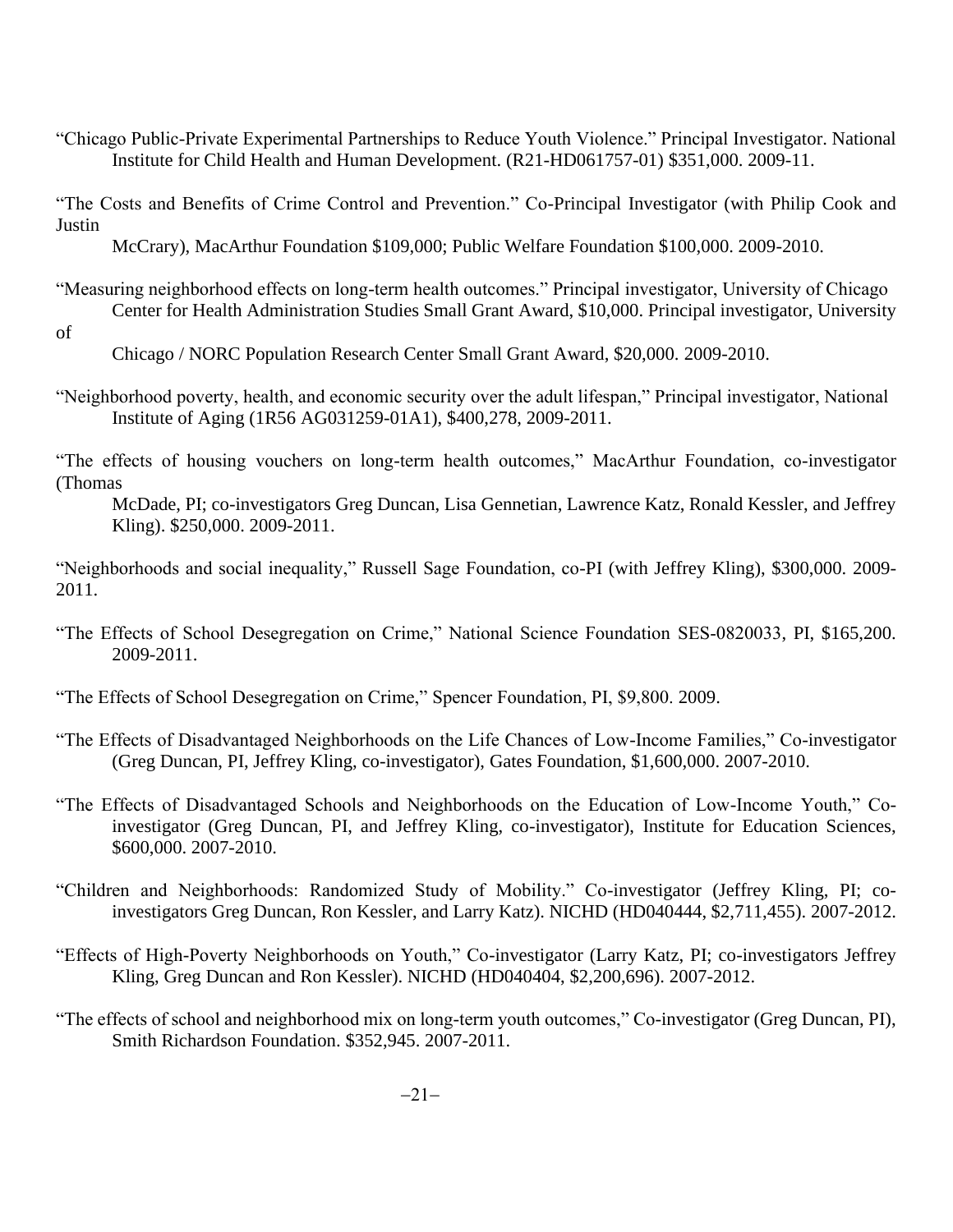- "Neighborhood Poverty and Mental Health of Low-Income Mothers: An Experimental Study," Co-investigator (Jeffrey Kling, PI; co-investigators Greg Duncan, Ron Kessler and Larry Katz). NIMH (MH077026, \$1,026,574). 2007-2012.
- "The Long-Term Effects of Neighborhoods on Low-Income Youth," Co-investigator (Greg Duncan, PI, coinvestigators Jeffrey Kling, Larry Katz and Ron Kessler). MacArthur Foundation, \$1,799,061. 2007- 2011.
- "The Effects of Public Housing on Children's Health." Principal investigator (Brian Jacob, co-investigator). Robert Wood Johnson Foundation. \$25,000. 2007-2009.
- "The Long-Term Effects of Neighborhoods on the Education of Low-Income Youth," Senior investigator (PI: Jeffrey Kling). \$429,050. The Spencer Foundation. 2007-2009.
- "Final Impact Evaluation of the Moving to Opportunity Demonstration," U.S. Department of Housing and Urban Development, Contract C-CHI-00808 (\$1,900,000). Project director (PI: Lawrence Katz, Senior Investigators: Greg Duncan, Ronald Kessler and Jeffrey Kling). 2006-2011.
- "Long-Term Effects of the Moving-to-Opportunity Experiment on Youth Violence," Centers for Disease Control, 1-R49-CE000906-01 (\$900,000). Principal Investigator. 2006-2009.
- "Experimental Analysis of Long-Term Effects on Human Behavior from Changes in Residential Neighborhood Environment," National Science Foundation DHB: SES-0527615. (\$750,000). Co-investigator, with Jeffrey Kling, Lawrence Katz, Greg Duncan and Ronald Kessler. 2006-2008.
- "Estimating Neighborhood Effects on Low-Income Youth," with Jeff Smith and Brian Jacob, William T. Grant Foundation (\$367,000). 2005-2007, co-principal investigator.
- "Urban Poverty and Housing Vouchers in Chicago," with Brian Jacob. Smith Richardson Foundation (\$330,000), Northwestern University / University of Chicago Joint Center for Poverty Research (\$30,000), National Consortium on Violence Research (\$97,000). 2001-2004. Co-PI.
- "A Mid-Term Evaluation of the Effects of the Moving to Opportunity Housing-Voucher Experiment on Criminal Offending." National Consortium on Violence Research (\$311,000), U.S. Department of Housing and Urban Development (\$15,000). 2001-2003. Co-PI.
- "Evaluating Gun Policy," with Philip J. Cook. Smith Richardson Foundation (\$258,000), Annie E. Casey Foundation (\$170,000). 2001-2004. Co-PI.
- "Gun Availability and Crime," with Philip Cook and Sudhir Venkatesh. Joyce Foundation (\$339,000). 2001- 2003. Co-PI.

"The Effects of Neighborhood Poverty on Low-Income Families: Early Evidence from the Moving to Opportunity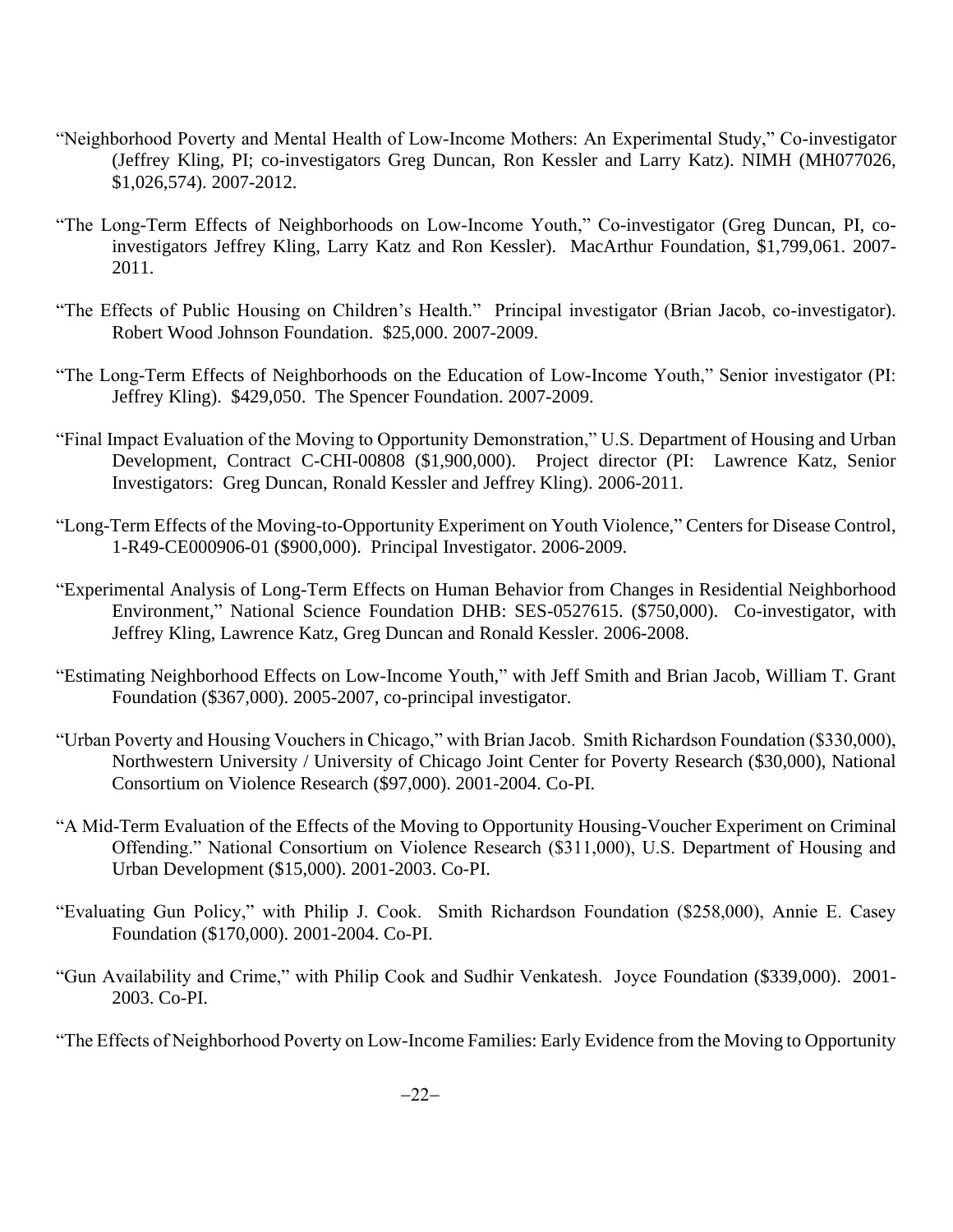Experiment." William T. Grant Foundation (\$80,000), Smith Richardson Foundation (\$80,000), U.S. Department of Housing and Urban Development (with Helen F. Ladd) (\$50,000).

Georgetown University Graduate School of Arts & Sciences Summer Academic Grant, 1999. (\$5,000).

- "Evaluation of the Effects of the 1994 Brady Bill on Firearm Injuries," with Philip Cook. Joyce Foundation (\$15,000).
- "A Study of The Costs of Gunshot Woundings," with Philip Cook and Ted Miller. Joyce Foundation (\$318,000).
- "Guns in America: Results from a National Survey." With Philip J. Cook. National Institute of Justice (\$5,000); Police Foundation (\$15,000).

#### **ACADEMIC PRESENTATIONS**

American Association for the Advancement of Science (AAAS) annual meeting (2013, 2014), American Bar Foundation, American Economic Association, American Education Research Association, American Enterprise Institute, American Society of Criminology, American Sociological Association, Association for Public Policy Analysis and Management, Beijing University (CCER), Brookings Institution (Economic Studies, Urban Center, Brown Center for Education Policy, Welfare Reform & Beyond), Bureau of Labor Statistics, CDC, Cambridge University (Institute of Criminology), Case Western Reserve (Economics), Cato Institute, College of William and Mary (Economics), Child Trends, Columbia University (Economics, Public Health, Social Work, Teacher's College), Cornell University (Policy Analysis and Management), DC Population Economics Association, Duke University (Economics, Public Policy), Emory University (Economics), Fannie Mae, Federal Reserve (Chicago, New York City), General Accounting Office, Georgetown University (Economics, Public Policy, Law School), Harvard University (Harvard Business School, Department of Economics, Graduate School of Education, Kennedy School), Homer Hoyt Institute for Advanced Studies, Johns Hopkins University (Policy Studies, Public Health), Knowledge Discovery and Data Mining (KDD) Annual Conference, MacArthur Foundation, MDRC, Mathematica Policy Research, Medical College of Wisconsin, National Academies of Science, National Bureau of Economic Research (Children's, Health, Law and Economics), NYU (Economics, Furman Center/ Marron Institute, Law School, Wagner School), National Consortium on Violence Research, Northern Illinois University (Economics), Northwestern University (Economics, Poverty Center, Law School), Notre Dame University (economics / Lab for Economic Opportunities), Ohio State University (Department of Sociology), Princeton University (OPR, Woodrow Wilson School), Population Association of America, RAND (Homicide Working Group meetings), Rush Medical School (Grand Rounds), Rutgers University (National Institute for Early Education Research, Department of Economics), Sciences Po (Department of Economics), Society for Epidemiologic Research, Society of Labor Economists, Society of Government Economists, Society for Research on Child Development, Society for Research on Adolescent Development, Stanford University (Education, Law School), U.S. Census Bureau (Economic Studies), U.S. Department of Education (NCES Summer Data Conference), U.S. Department of Health and Human Services (Administration on Children and Families Welfare Reform Conference), U.S. Department of Housing and Urban Development (PD&R), University of California at Berkeley (Economics, Public Policy), University of California at Davis (Economics / Sociology), University of California, San Diego (Economics), University of Chicago (Booth School of Business, Center for Decision Research, Demography, Developmental Sciences Network, Economics, Education, Law, Public Policy, Sociology, SSA, Wisdom Research Network), University of Delaware (Economics), University of Florida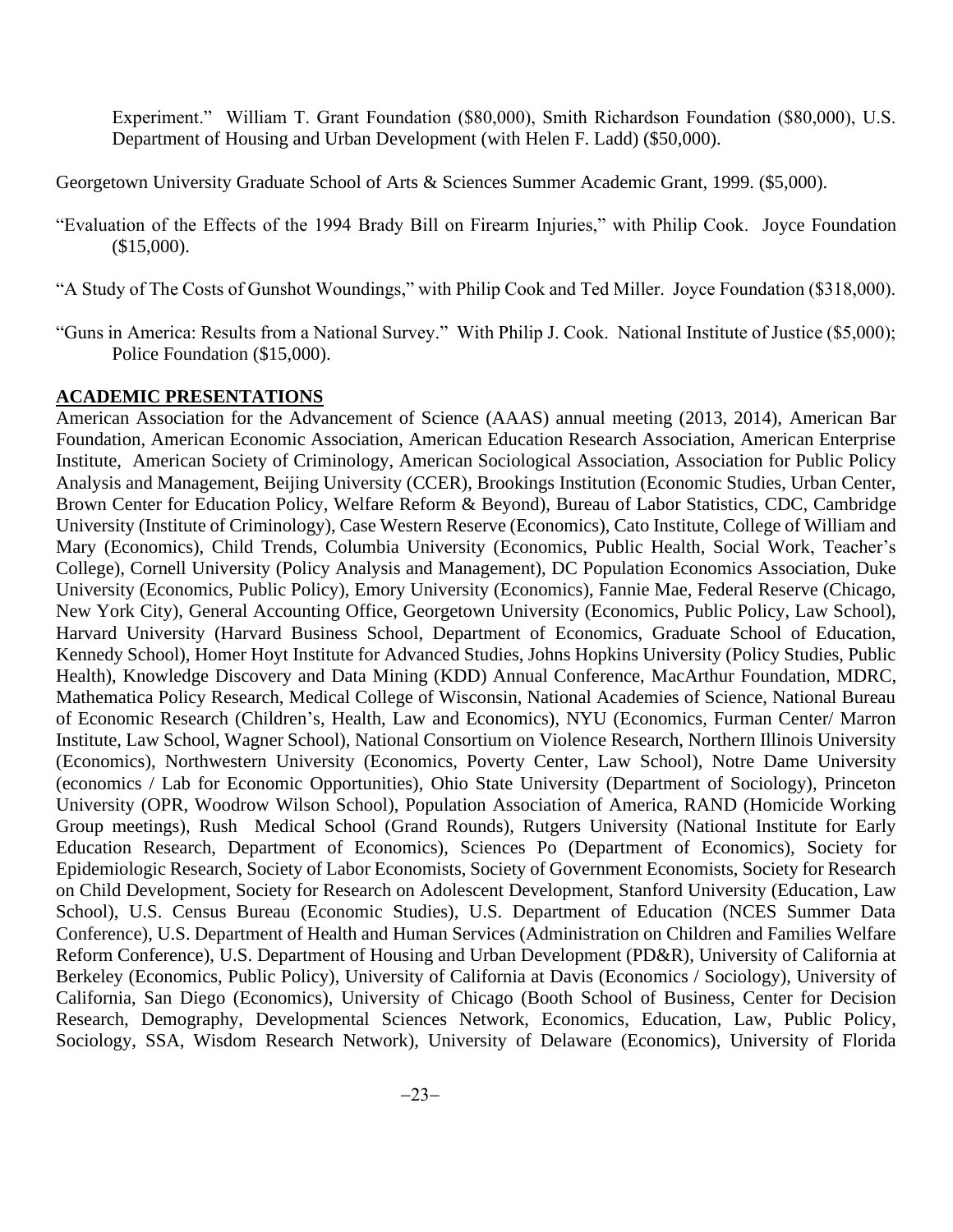(Economics), University of Illinois at Chicago (Economics), University of Indiana (SPEA), University of Kentucky (Poverty Center), University of Maryland (Economics, Criminology, Casey Center for Journalism), University of Michigan (ISR, Law School), University of North Carolina-Chapel Hill (Economics), University of Pennsylvania (Sociology, FICAP, Fels Center of Government, Law School), University of Stavenger, University of Virginia (Economics, Curry School of Education), University of Washington (Sociology), University of Wisconsin (Preventive Medicine, Institute for Research on Poverty), Wayne State University (economics), Urban Institute, Yale (Law School).

### **PEER REVIEWER**

American Economic Review, American Journal of Psychiatry, American Journal of Public Health, American Journal of Sociology, American Sociological Review, Annals of Emergency Medicine, Annals of Epidemiology, Archives of General Psychiatry, Criminology, Developmental Psychology, Econometrica, Economic Inquiry, Economic Journal, Economics of Education Review, Education Evaluation and Policy Analysis, Education Finance and Policy, Education Next, Environment and Planning, Injury Prevention, International Economic Review, Journal of Adolescent Research, Journal of American Medical Association, Journal of Applied Econometrics, Journal of Criminal Law and Criminology, Journal of Health & Social Behavior, Journal of Human Resources, Journal of Labor Economics, Journal of Policy Analysis and Management, Journal of Political Economy, Journal of Public Administration Research and Theory, Journal of Public Economics, Journal of Public Economic Theory, Journal of Quantitative Criminology, Journal of Regional Science, Journal of Research on Crime & Delinquency, Journal of Urban Economics, Justice Quarterly, Labour Economics, National Tax Journal, Quarterly Journal of Economics, Regional Science and Urban Economics, Review of Economics and Statistics, Science, Social Service Review, Sociology of Education, Western Criminological Review, Brookings Institution, Centers for Disease Control & Prevention, Joyce Foundation, MacArthur Foundation, National Institutes of Health, National Institute of Justice, National Science Foundation, New York University Research Challenge Fund, Smith Richardson Foundation, U.S. Department of Justice, William T. Grant Foundation.

## **POLICY PRESENTATIONS, TESTIMONY AND PUBLIC SERVICE (SELECTED)**

Presentation at 10 Downing Street Summit on Serious Youth Violence, London, April 1, 2019.

"Crime policy for the new mayoral administration," City Club of Chicago, March 19, 2019.

"Crime in Chicago: Beyond the Headlines," City Club of Chicago, January 29, 2018.

"Criminal justice meets the 21st century," TEDx Pennsylvania Avenue, Washington, DC February 9, 2017.

"Gun violence in Chicago," City Club of Chicago, January 26, 2017.

Presentation on "Data Driven Crime Policy," Chicago 2014 Investor's Conference, August 8, 2014.

Presentation at the National Press Club on "Think Before You Act," The Hamilton Project, Washington, DC, June 1,

2014.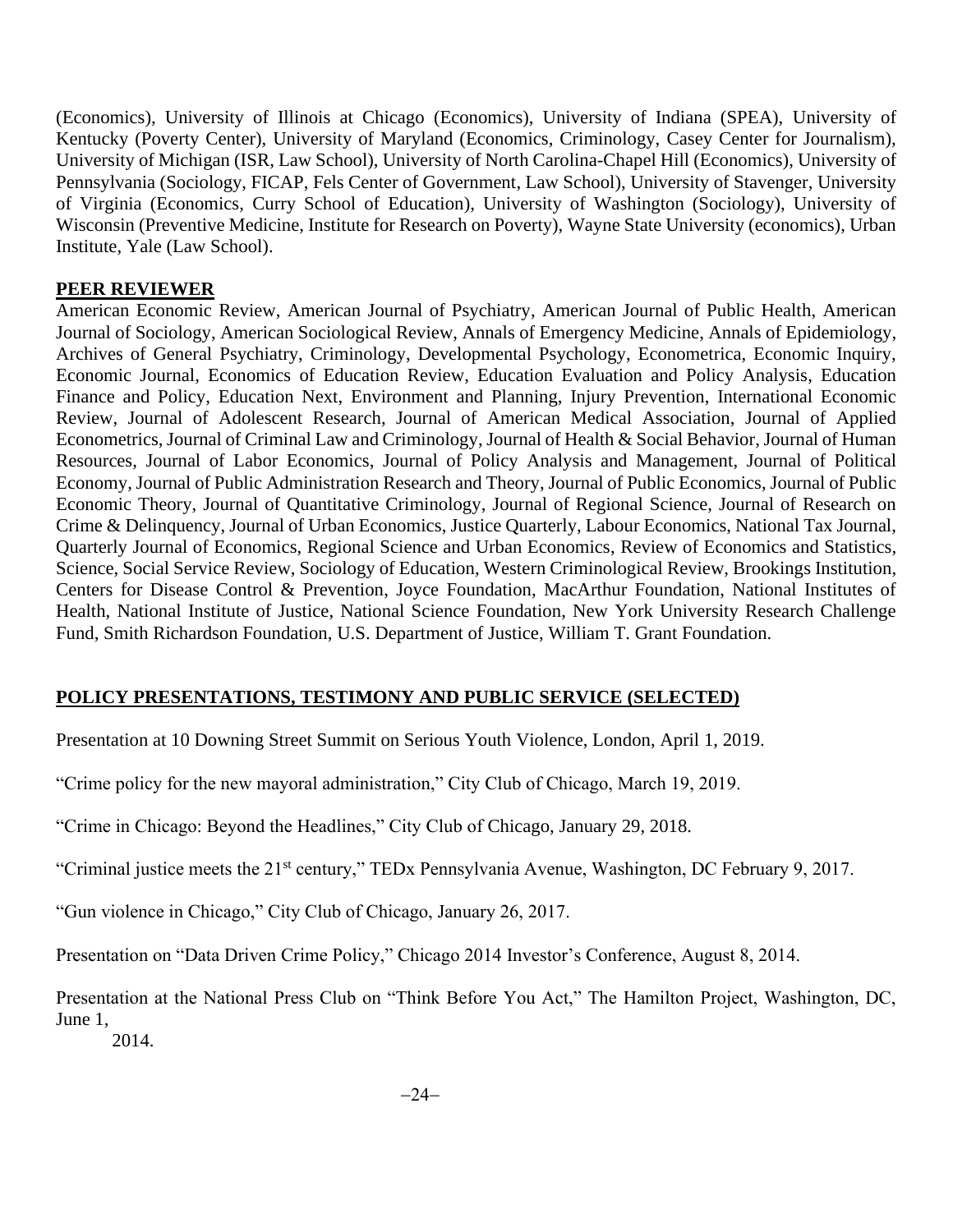Testimony on the University of Chicago Crime Lab's benefit-cost analysis of HB2265/SB2267, Sentence enhancements for unlawful use of a weapon (UUW) offenses. Chicago City Council, Public Safety Committee. October 15, 2013.

Presentation on "Gun violence and the Second Amendment," Chicago Bar Association / Union League Club Forum,

Chicago, IL May 13, 2013.

- Presentation on "Data and research on gun violence," news conference by Senator Dick Durbin, Chicago, IL, January 10, 2013.
- Presentation on "Underground gun markets," Center for Evidence Based Crime Policy (George Mason University)

Capitol Hill Briefing, February 22, 2012, Washington, DC.

- Presentation on "Neighborhood effects on health," National Institute of Aging, 115<sup>th</sup> meeting of the National Advisory Council on Aging, Bethesda, MD. January 25, 2012.
- Presentation on "Human services and health," U.S. Department of Health and Human Services, Washington, DC, January 24, 2012.
- Presentation on "Housing and health," at HUD / Macarthur Conference: How Housing Matters, Washington, DC, November 2, 2011.
- Presentation on "Benefit-cost analysis for crime policy," Research in the Real World, National Institute of Justice, U.S. Department of Justice, Washington, DC, February 24, 2011.
- Presentation on "Pragmatic Approaches to Gun Violence," West Side Democratic Club, New York City, February 17, 2011.
- Presentation on "Municipal Strategies to Reduce Youth Gun Violence," Vera Institute of Justice, Neil A. Weiner Research Speaker Series, February 17, 2011.
- Presentation on "Reducing gun violence through enforcement," Sixth Annual H.F. Guggenheim Conference on Crime in America, John Jay College of Criminal Justice, New York City, February 1, 2011.
- Presentation on "Context for the National Head Start Impact Study," to the Secretary's Advisory Commission on Head Start, U.S. Department of Health and Human Services, Washington, DC, January 25, 2011.
- Presentation on "Youth gun violence in Chicago," Chicago Tribune Community Conversation, Seeking Safe Passage: Solutions. April 25, 2010.

Presentation on "Success by Ten" policy proposal, The Brookings Institution Hamilton Project,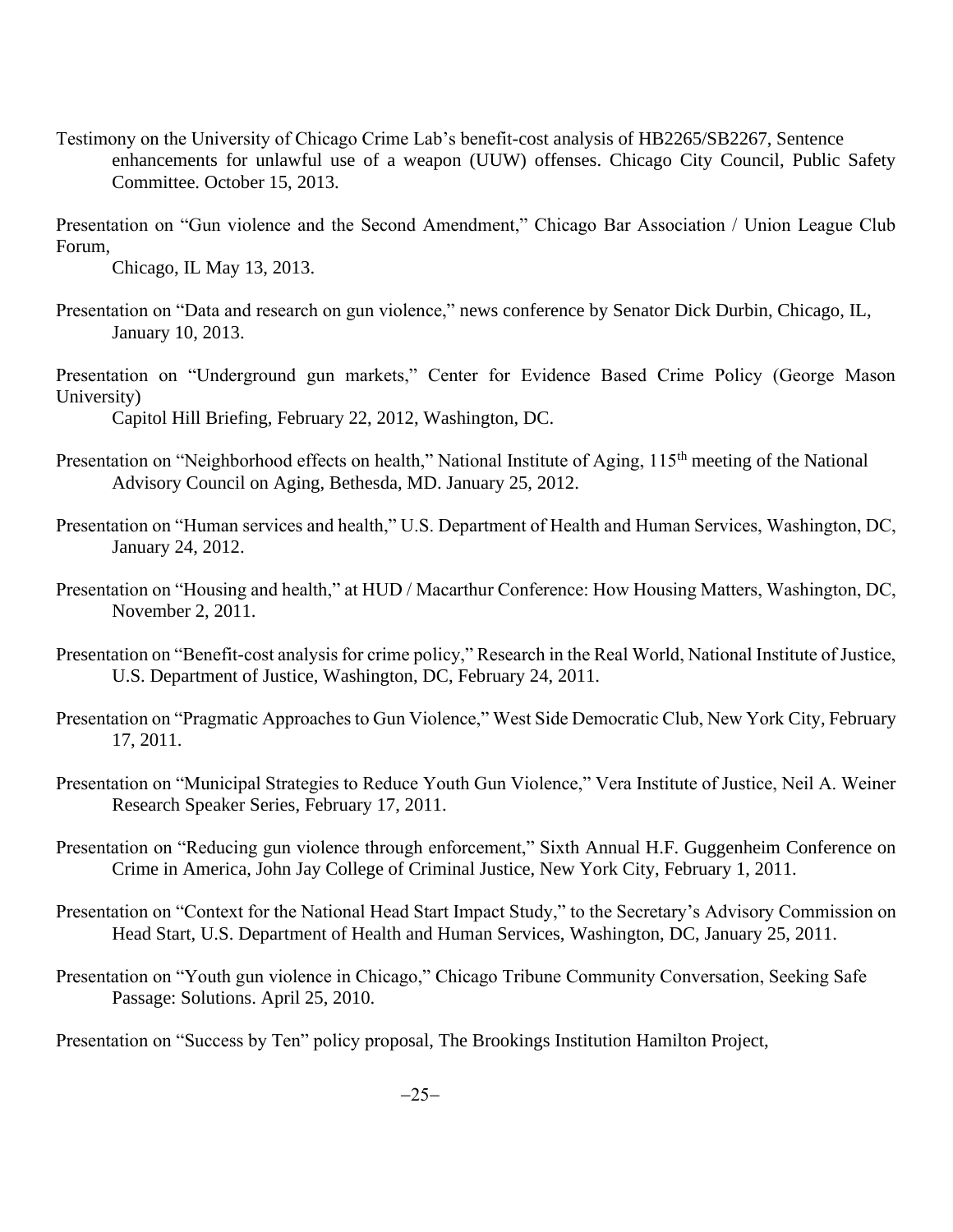National Press Club, March 29, 2007.

- Presentation on "Does Head Start Improve the Life Chances of Poor Children?" Administration on Children and Families, U.S. Department of Health and Human Services, March 15, 2007.
- Presentation on the U.S. Department of Justice COPS Program, Senate Staff Briefing on Rising Crime Rates in the United States, Sponsored by Senator Joseph Biden, March 14, 2007.
- Presentation on "Increasing children's economic opportunities by changing family circumstances," to the Annie E. Casey Foundation 2006 Kids Count Conference, Baltimore, MD.
- Great Lakes Region Law Enforcement Advisory Group, International Association of Chiefs of Police (2006).
- Testimony, Hearing on the Costs of Crime, U.S. Senate Judiciary Committee, September 19, 2006.
- Presenter, Enforcing America's Gun Laws: Rhetoric or Reality?, Annual Meetings of the American Bar Association, August 8, 2004, Atlanta, GA.
- Presentation to Gun Policy Workshop Organized by Prince George's County State's Attorney Glenn Ivey, University of Maryland, May 27, 2004.
- Testimony, Hearing on Project Safe Neighborhoods, U. S. Senate Judiciary Committee, May 13, 2003.
- Presentation on Moving to Opportunity, Brookings Urban Center / Center on Budget Policy and Priorities Conference on Housing Policy and Welfare Reform, April 12, 2002.
- Guest, Center for Law and Social Policy (CLASP) Audio Conference AHousing: What Do Suburbs or PHA's Spell for Low Income Kids and Parents?@ October 19, 2001.
- Briefing to Congressional Staff on Gun Violence: The Real Costs, Longworth House Office Building, Washington, DC, November 13, 2000.
- Discussion of the Brady Handgun Violence Prevention Act, The O'Reilly Factor, Fox News Channel, August 31, 2000.
- Presentation of Housing Policy and the Moving to Opportunity Demonstration, House Ways and Means Luncheon, Washington, DC, July 28, 2000.
- Guest, Think Tank with Ben Wattenberg, taped on May 30, 2000.
- Presenter, Northwestern University / University of Chicago Joint Center for Policy Research Congressional Briefing on Juvenile Crime (sponsored by Senators Joseph Biden and Arlen Specter), U.S. Capitol Building, Washington, DC, January 19, 2000.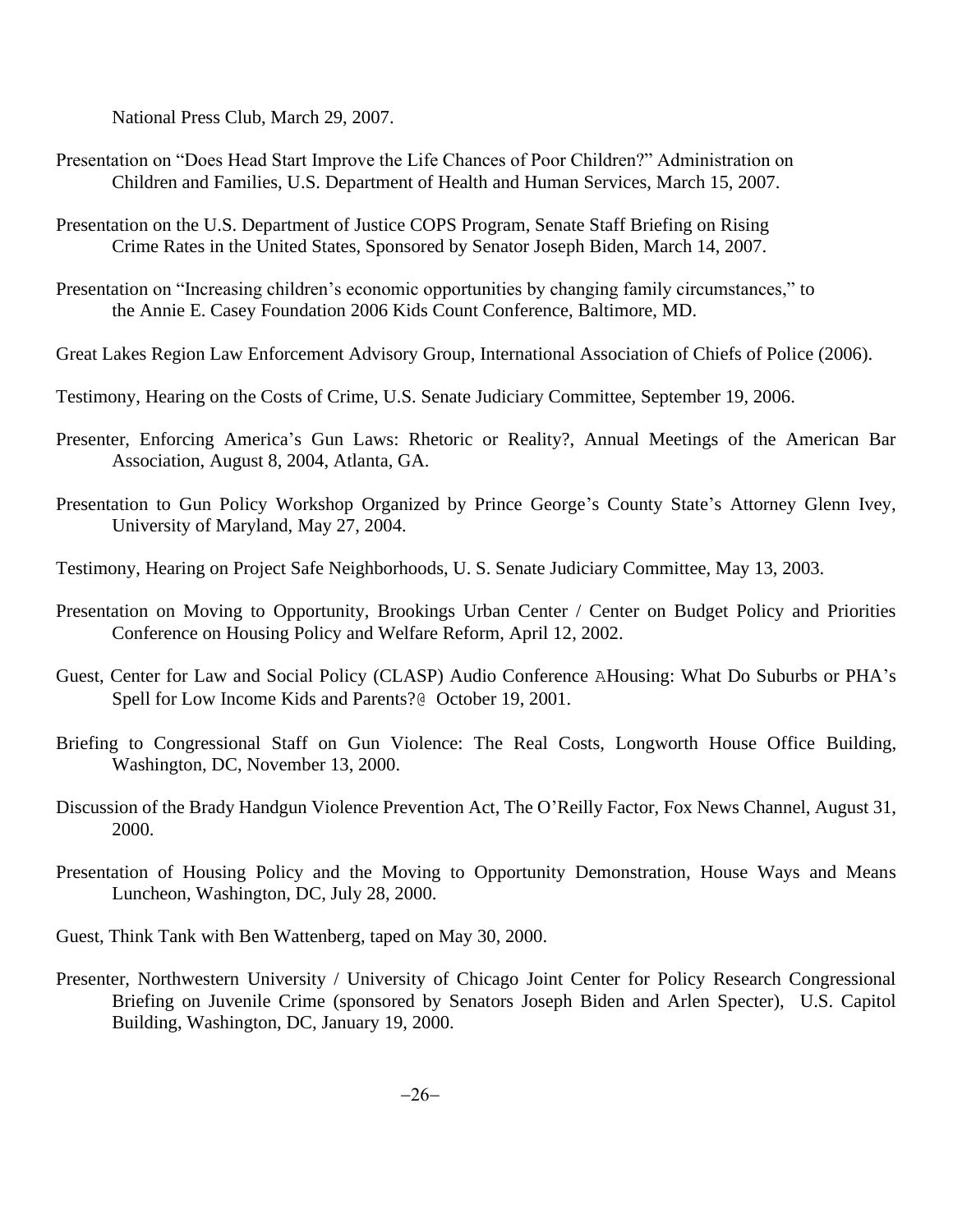- Briefing of Maryland Attorney General Joe Curran on the effects of permissive concealed-gun-carrying laws, Washington, DC, December 14, 1999.
- Expert testimony to joint session of the Minnesota State Senate and House over legislation for permissive concealed-handgun-carrying, Minneapolis / St. Paul, MN, February 19, 1999.
- Expert testimony in debate over legislation for permissive concealed-handgun-carrying legislation in Kansas. Koch Crime Commission, Topeka, Kansas, January 28, 1998.
- Expert testimony in debate over legislation on concealed-handgun-carrying (A.B. 1369), Committee on Public Safety, Assembly of the California Legislature, January 13, 1998.
- Submission of Affidavit to Court of Appeal of Province of Alberta, Canada, April 18, 1997 in support of the Canadian *Firearms Act* (S.C. 1995, Chapter 39) at the request of Coalition for Gun Control, Toronto, Canada.

Program Director, Faculty Advisor, Mentor. Georgetown Volunteers for Education (GIVE). 1994-6.

Mentor. Volunteers for Youth. Duke University. 1993-4.

Volunteer Soccer Coach. New Brunswick (NJ) Recreation Department. 1989.

# **UNIVERSITY OF CHICAGO SERVICE**

- 2017-18 Junior economics search committee, Harris School
- 2017-18 SSA admissions committee
- 2016-17 SSA admissions committee
- 2013 University of Chicago Committee on academic fraud
- 2011-12 Academic director for students, Harris School
- 2009-10 Member, Urban Policy Initiative committee
- 2009-10 Faculty appointments committee, Harris School
- 2009-10 Chair, MPP curriculum committee, Harris School
- 2009-10 MA curriculum committee, SSA
- 2009-10 Co-organizer, Harris School Dean's Challenge
- 2008-9 Ad hoc promotion committee, Harris School
- 2008-9 Promotion, Rank and Tenure Committee, SSA.
- 2008-9 Policy Analysis Curriculum Subcommittee (Chair), SSA.
- 2008-present Executive Committee, Population Research Center.
- 2008-9 University of Chicago Board on Computing and Academic Services
- 2008-9 Promotion, Rank and Tenure Committee, SSA.
- 2007-8 MA Admissions Committee, SSA.
- 2007-8 Demography Workshop Organizing Committee.

Dissertation committees: